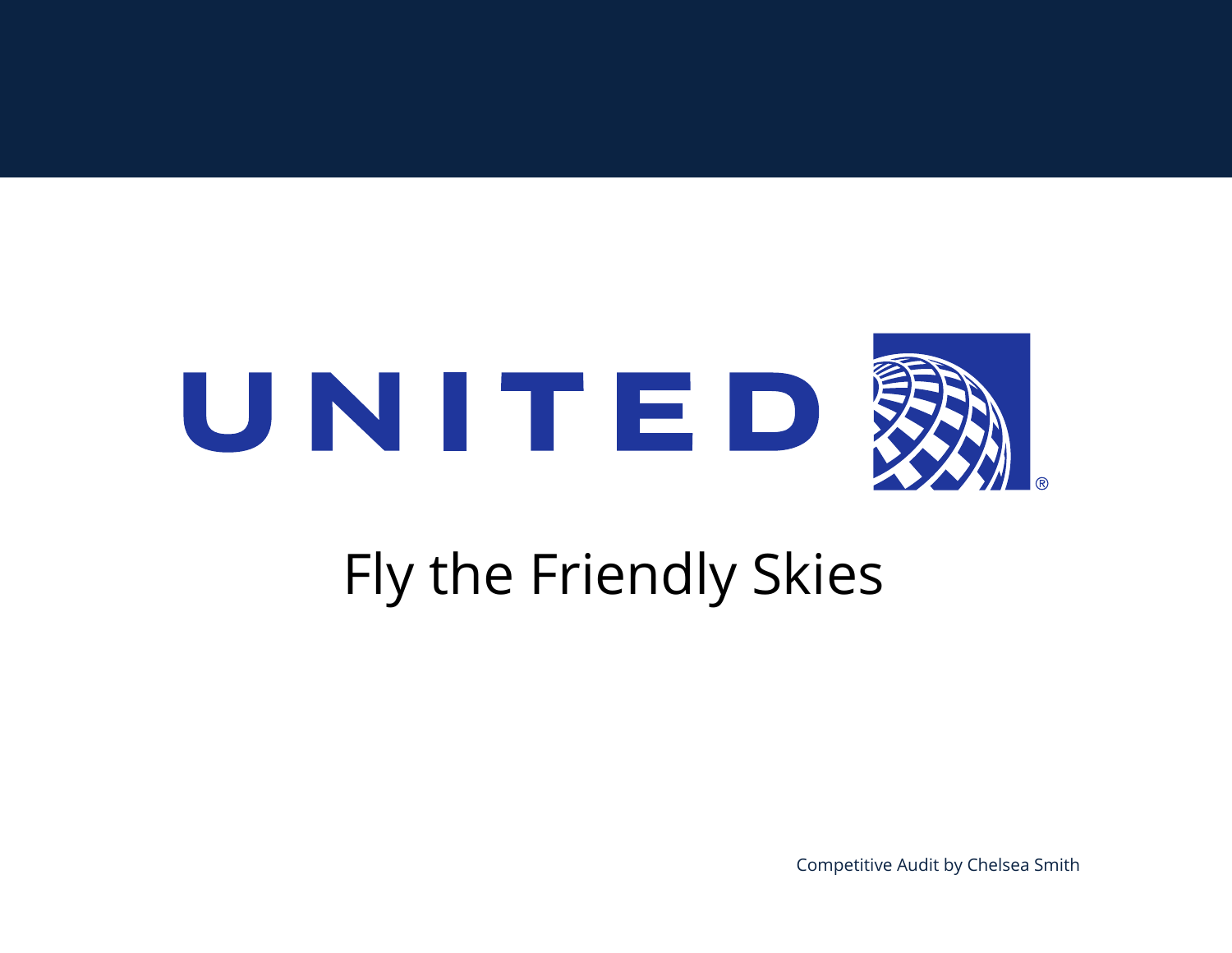# TABLE OF **CONTENTS**

### **ABOUT UNITED**

**MISSION, VISION, & VALUES**

### **NEWS & PRESS**

### **MARKETING RESEARCH**

- a. Brand recognition/survey results
- b. Demographics
- c. Marketing materials and media

### **LANGUAGE AUDIT**

- a. Voice & tone/Naming & tag-line
- b. Attributes & Descriptors
- c. Personas
- d. Look & feel
	- i. Imagery
	- ii. Color
	- iii. Typography

### **COMPETITIVE AUDIT**

- a. SWOT Analysis
	- i. United Airlines
	- ii. American Airlines
	- iii. Southwest Airlines
	- iv. Delta Airlines
- b. Positioning
- c. Problem Statement
- d. Proposed Brand Strategy

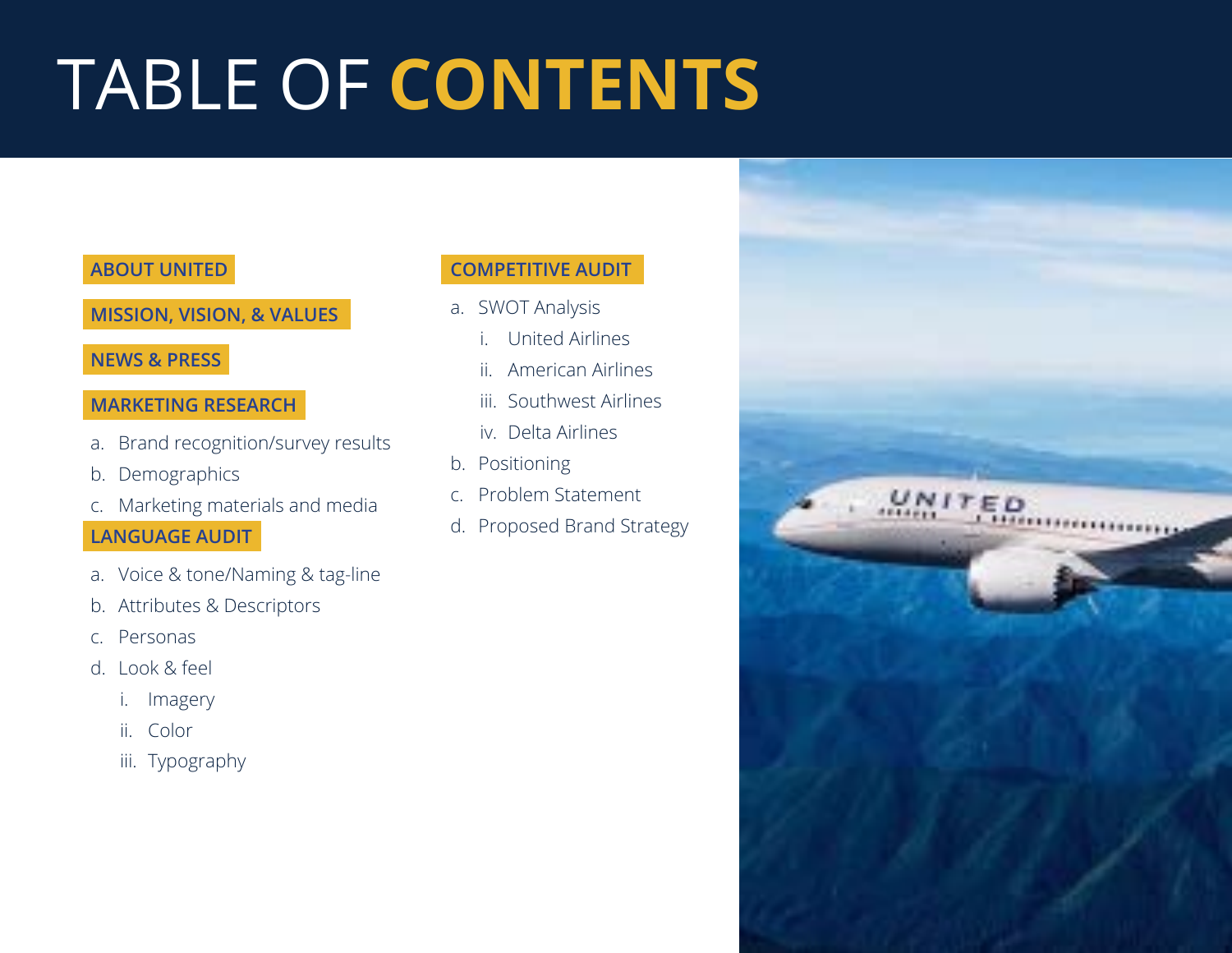# ABOUT **UNITED**

### **1920's**

Walter T. Varney starts Varney Air Lines in 1926 and Varney Speed Lines in 1934, airlines that would eventually become United and Continental Airlines.

### **1930s**

 $\boldsymbol{\mathsf{X}}$ 

 $\boldsymbol{\mathsf{X}}$ 

 $\blacktriangledown$ 

Became the first airline to introduce female flight attendants, creating a new profession for women.

1936, United became the first airline to serve hot food mid-flight.

1937, "Flying Laboratory" allowed researchers to develop and improve technologies in the airplane environment and became the first airline to use computers to create flight plans.

### **1940's**

During WWII woman worked in many areas in the aviation industry.

### **1950's**

United introduced the male flight attendant with flights between Hawaii and the USA mainland.

1957, United used the first in-flight magazine called "Mainliner" and became the first airline to give airborne radar to the entire fleet.

### **1960's**

Continental introduced live television to the airline industry. In the 707's in-flight lounge passengers could watch live TV while flying over major metropolitan areas.

1963, United lost a lengthy legal battle with Pilot Marlon DeWitt Green and was ordered to hire the first African American Pilot.

### **1970's**

The to be president Jimmy Carter flew United doing his campaign tour.

### **1980's**

Became the first airline to fly to all 50 states in the USA.

### **1990's**

X

 $\blacktriangledown$ 

United founded the star alliance with Lufthansa, Air Canada, SAS and Thai International.

### **2010's**

United introduced Polaris which is a pre-flight lounge experience, spacious on-board seating with thoughtful storage, amenities from exclusive partners, world-class dining, heightened comfort and privacy for restful sleep, and much more.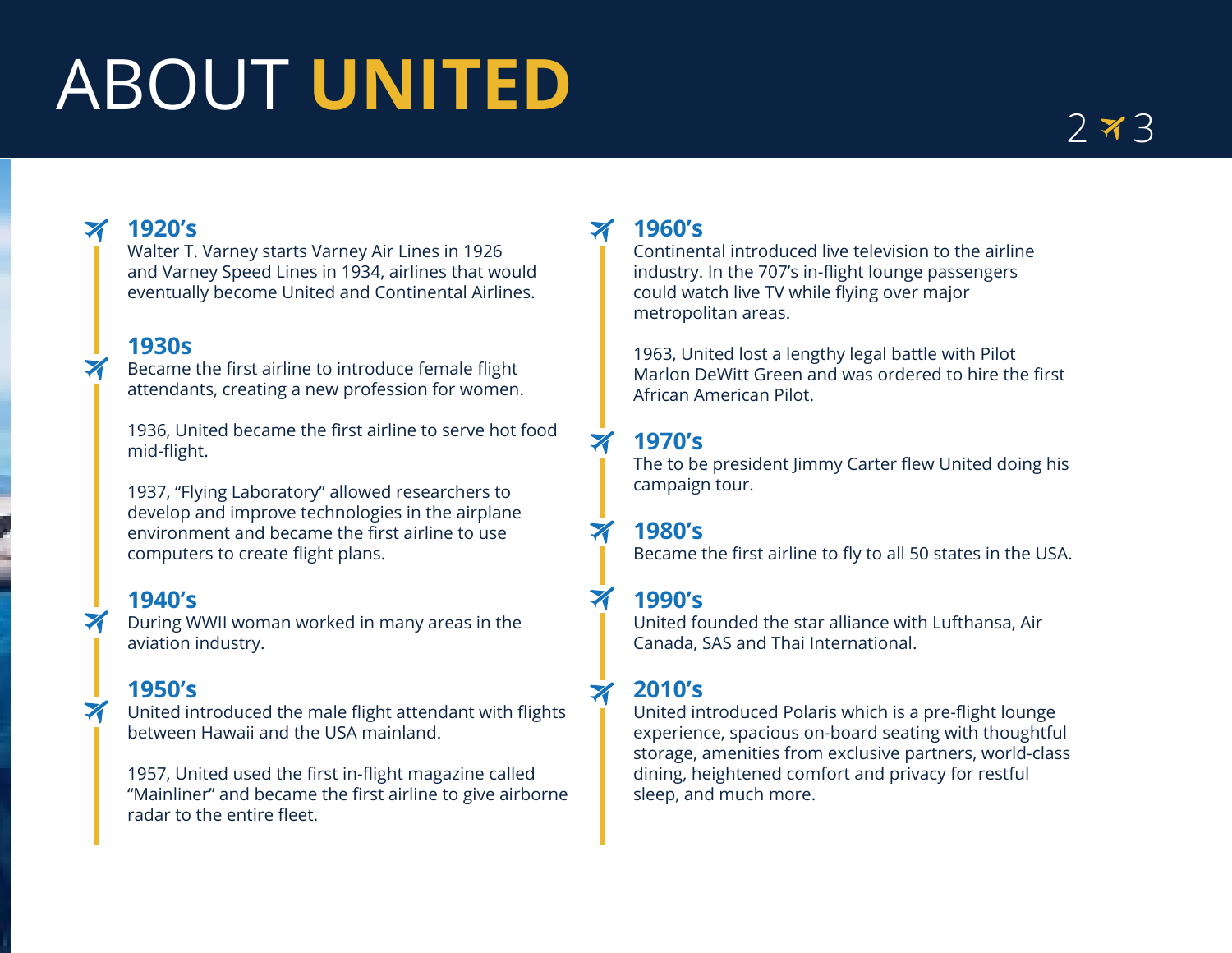# MISSION, VISION **&** VALUES

# **UNITING THE WORLD**

**"Every day, we help unite the world by connecting people to the moments that matter most. This shared purpose drives us to be the best airline for our employees, customers and everyone we serve."**

## **WE FLY**

### **Right**

On the ground and in the air, we hold ourselves to the highest standards in safety and reliability. We earn trust by doing things the right way and delivering on our commitments every day.

### **Friendly**

Warm and welcoming is who we are.

### **Together**

As a united United, we respect every voice, communicate openly and honestly, make decisions with facts and empathy, and celebrate our journey together.

### **Above & Beyond**

With an ambition to win, a commitment to excellence, and a passion for staying a step ahead, we are unmatched in our drive to be the best.

## **VISION**

United has committed themselves to have a global responsibility among all walks of life. They strive to pursue an active role by implementing programs and services to help protect the environment, show pride in our communities, celebrate diversity, and protect human rights and to become the leading airline to provide clean, safe, and reliable products.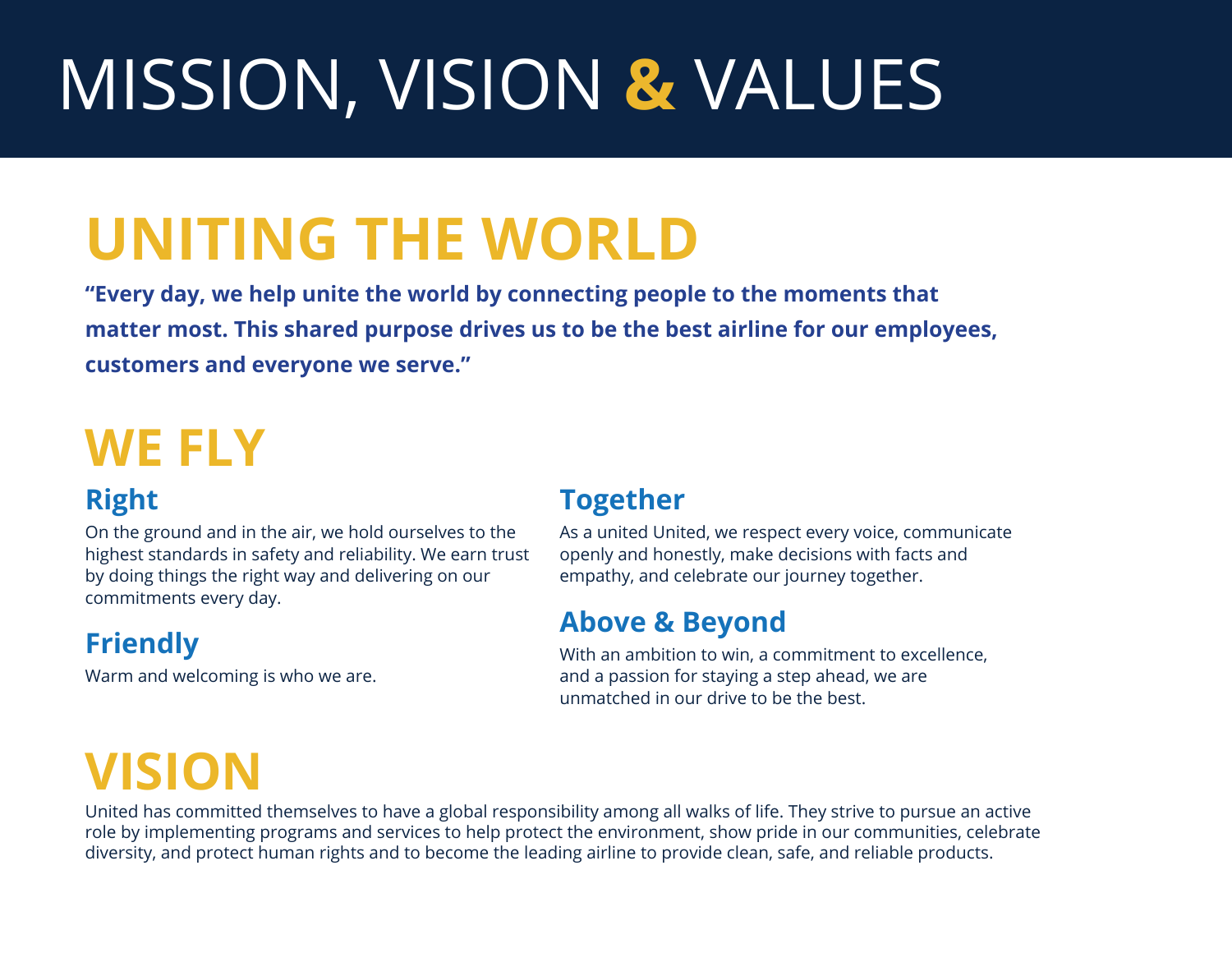# NEWS **&** PRESS

United has been in the news a lot this past year for both good and bad reasons. The most obvious reason was from 2017 when a passenger was recorded being dragged off of their plane and went viral. After the incident United's stock market dropped 4% and lowered its value a billion dollars by noon. This incident created a permanent public perception of the brand. People are making jokes and participating in debates. The public now connects United with aggression, even after a year from the incident. On top of that, United had another large PR problem. A dog was killed on one of their flights recently when a flight attendant asked a family to place their dog in the overhead compartment. Upon landing, the family found their dog had died from suffocation. This news also received some backlash from the public when the story went viral.

Another large concern that has appeared in the news is family travel. United has now stated that if families are wanting to sit together on their flights they will have to pay extra. When President Scott Kirby was asked why this is his response was, "Look, when you go to a concert, do you think you should pay the same price to sit in the nosebleed seats or to sit up front?" In other words he is saying that United views giving families the ability to sit together as a premium experience, and if people want premium they should have to pay for it. It seems that United's goal is to push basic needs such as families sitting together or comfortable and reasonable legroom to the point of inconvenience. Then a place tag is placed onto the needs and wants of the very people who keep their company running.

Recently American Airlines has followed suit with its competitors and allowing some baggage to be free of charge. They decided that for anyone who travels with American the first bag will be free and after that the bags will have a charge. But when United was asked if they would soon follow in the steps of it's competitors the response was no. They seem to be comfortable with where they are at.

As for good news, United's stock price has risen to record numbers. When looking into the reason for sudden stock price change I have found that United has started routes to smaller cities. Before, United was mainly keeping its ties with larger cities where corporations would frequently fly to do business. But by doing this they limited the number of places people could choose to fly with United. By reaching small cities United is now able to give people more choices between airlines and increases the chances that people may choose them. They are also the first airline to convert to the use of eco-friedly fuel. This shows that the airline is willing to use a more costly fuel source in order to reduce their carbon footprint.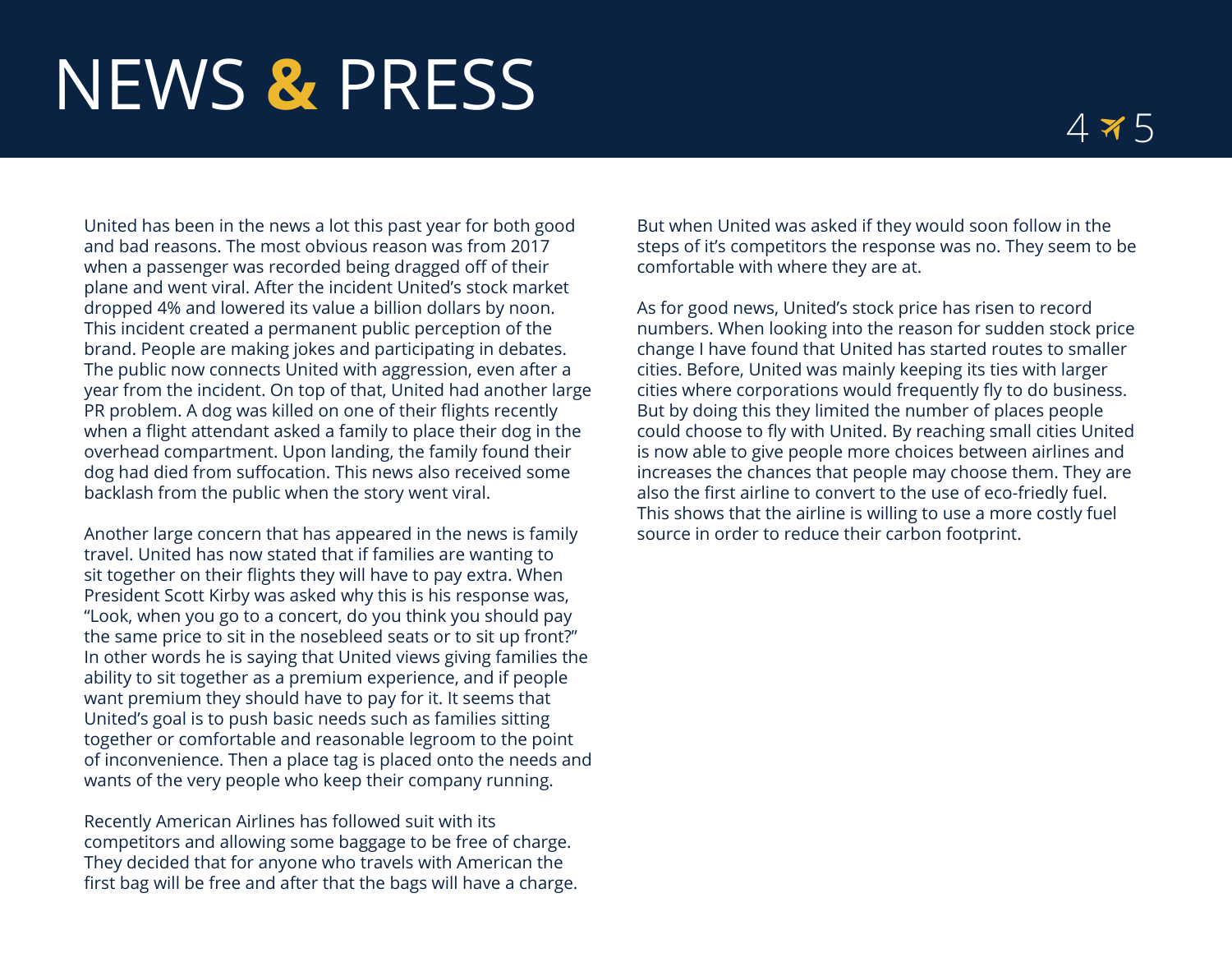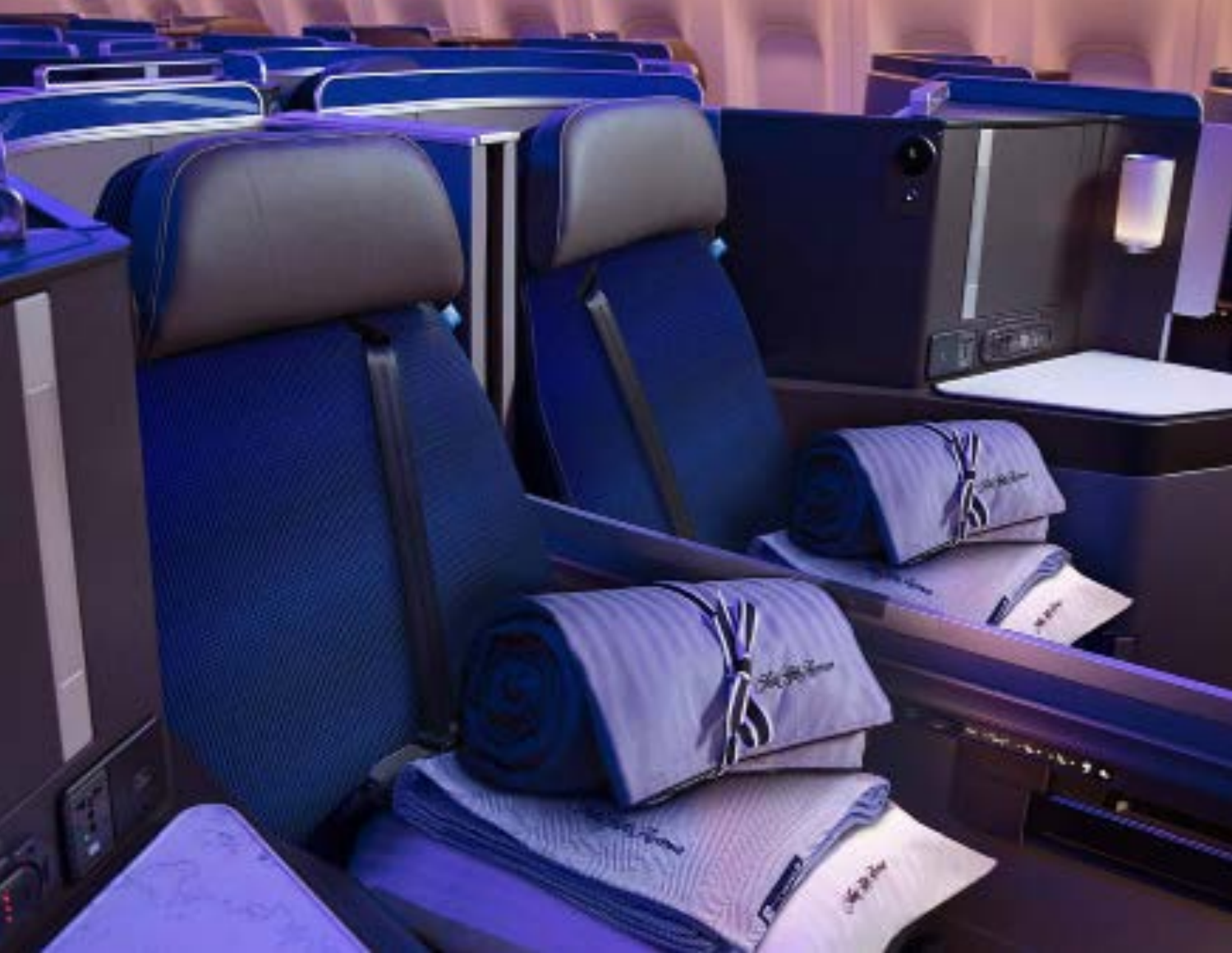# MARKETING **RESEARCH**

## **BRAND RECOGNITION**

United has great brand recognition. All their marketing materials, voice and tone, touch-points follow the same standard which makes for great coherency. The way they market themselves as a brand is the same across all platforms. However, after the 2017 incident of dragging a passanger off of their planes their public perception has permanently changed. TV shows started to create jokes around how United treats their costumers. After a year the public still makes the connection of violence with United's brand. So now the company is perceived as a company that doesn't care.

## **SURVEY RESULTS**

After running a survey with a total of 34 respondents it has been concluded that the number one deciding factor in choosing an airline is based off the ticket prices. I asked what their main reason for air travel was and 75% said vacation while 12% said they flew for work. The remaining 4% was split between family emergencies and special occasions. When asked what is the number one thing they believe airlines should work on 11 mentioned prices and baggage fees, 9 mentioned space and comfortability, 5 mentioning timeliness of planes, and with miscellaneous responses of cleanliness, pet travel, alcohol choices, in-flight entertainment, and safety. Out of the 34 respondents 41% said they flew once ever six months, 26% said they either fly once a year or once every two years, only 2% said they flew once a month and never flown at all.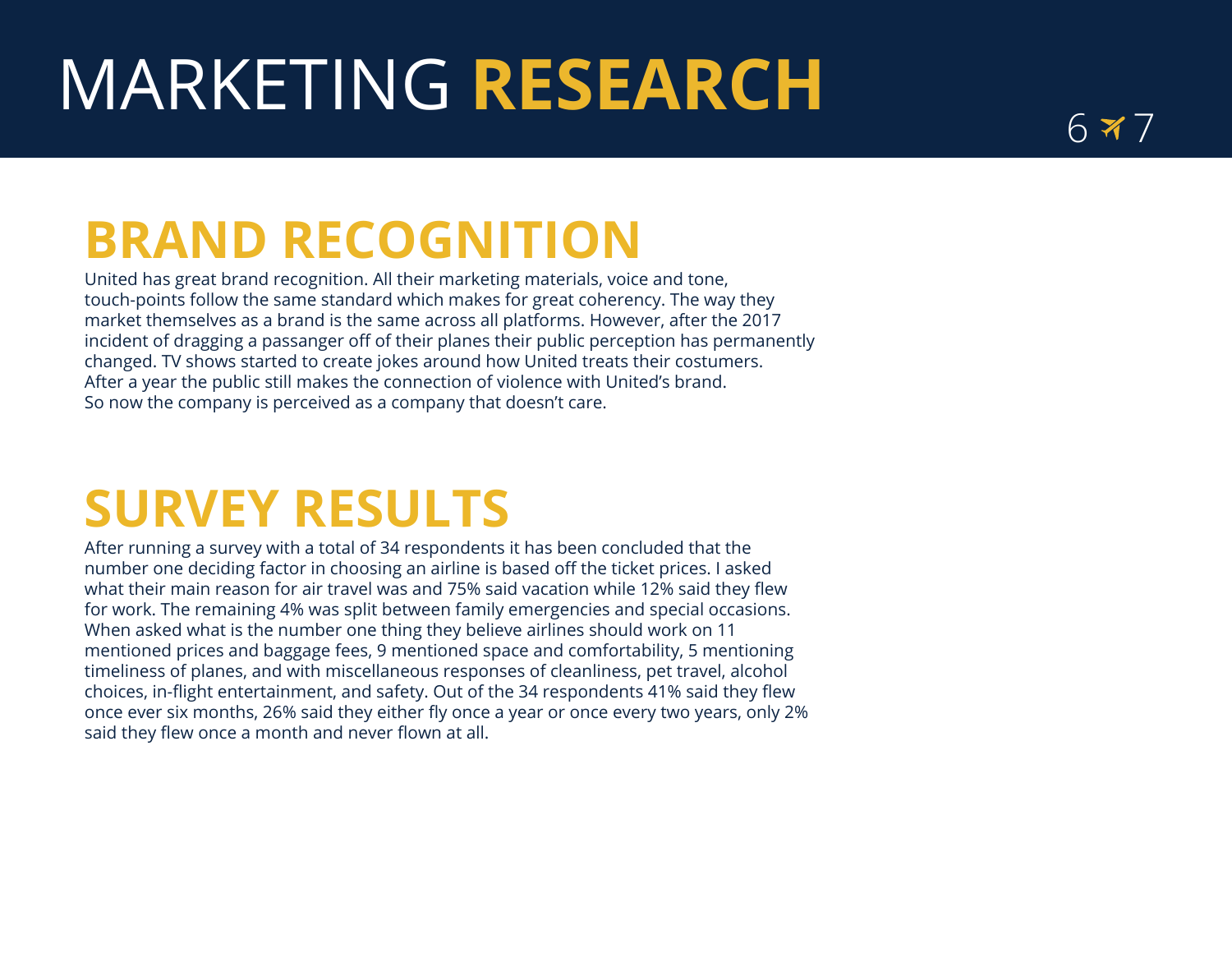## **DEMOGRAPHICS**

The chart shown below is the exact demographic graphic posted directed to United Airlines Website. This displays who United is valuing as their customers and as their target audience. The interesting thing is this demographic only comes from holders of United's MilagePlus cards not data of everyone who flies with United. This graphic shows that the view themselves as being above average with their costumers being of a mature adult age rang, married, educated, with lots of wealth with both passengers and corporations that choose to fly United.

### United MileagePlus Member Demographics Index vs. US Populaiton

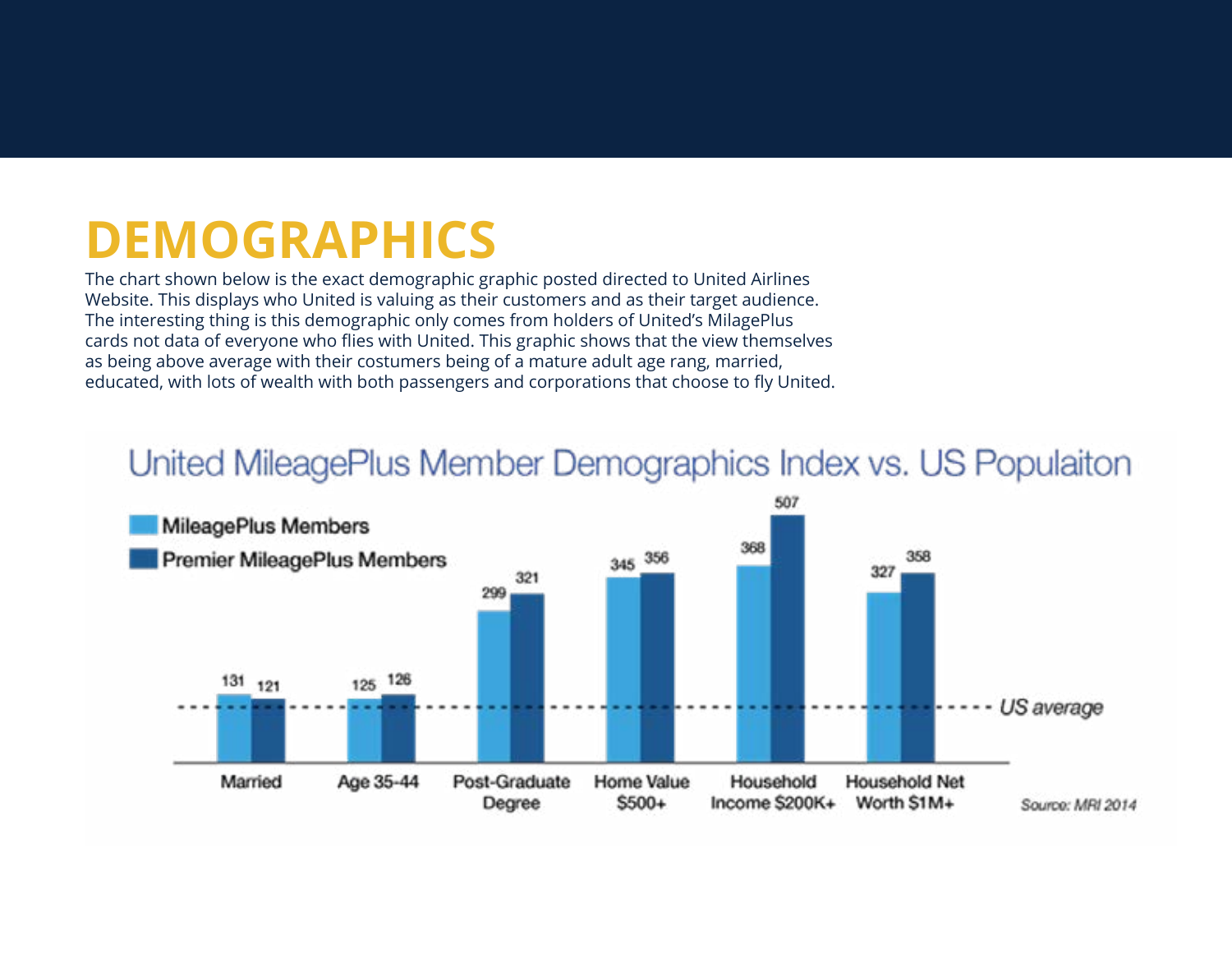## **DEMOGRAPHICS**

Taking the information from the last charge this demographic chart going into depth about the age ranges of people who fly in general and as to what the reason is for flight. With United deciding to target those who flight for business this graph show that out of 5,046 respondents ages 18 and older only 29% of them said they flew for business while 50% of them stating they flew for leisure time. This left the remaining 21% stating they flew for non-leisure purposes. This graphic is a demonstration on how small the demographic that United is actually targeting. With making they marketing and operation choices United starts to alienate the majority of fliers.

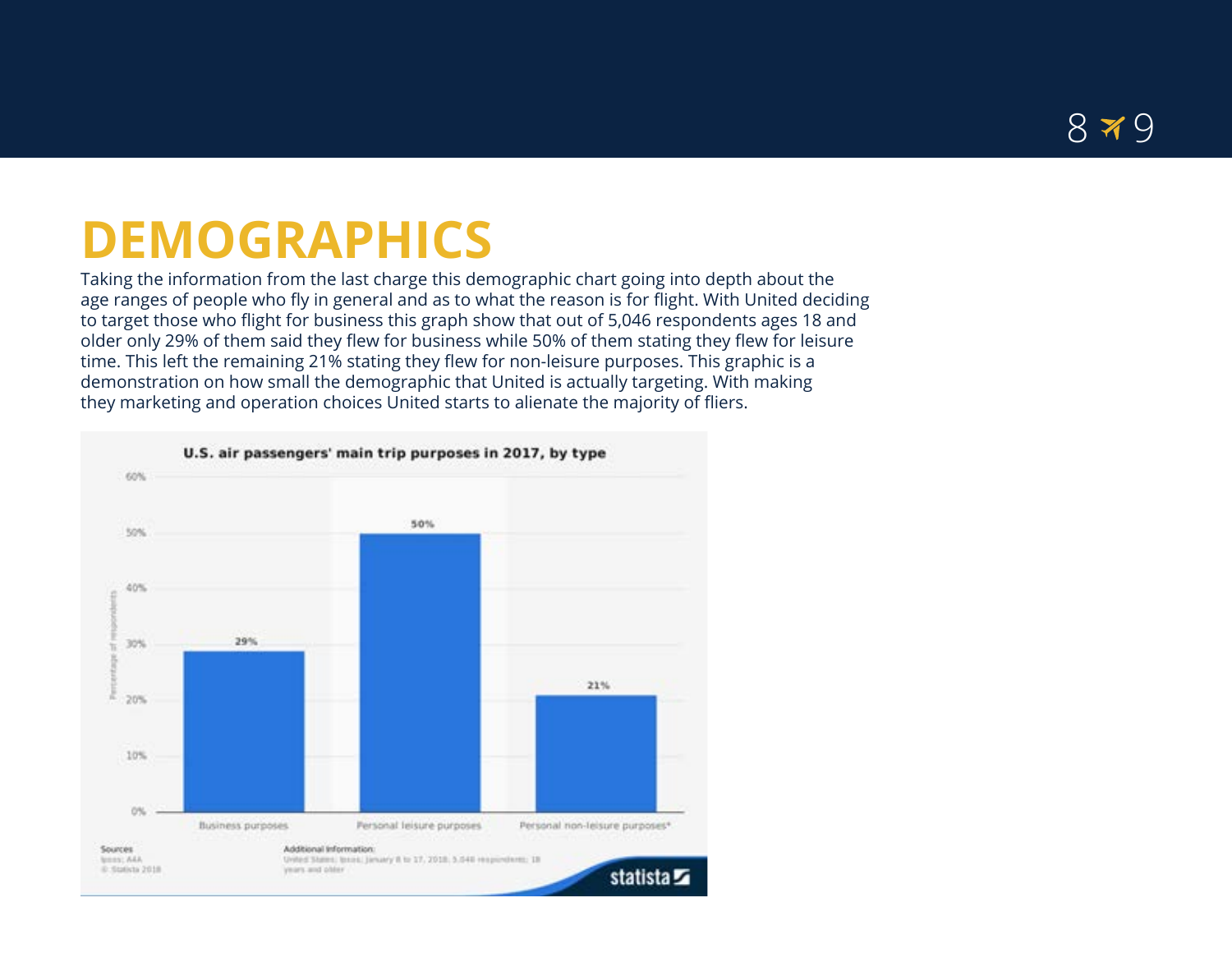## **DEMOGRAPHICS**

The two graphs below break down the information of fliers ever further. The first graph breaks down how often business fliers actually fly from a total of 969 respondents. To no surprise the majority at 38% said never, 21% said at least once a month, 19% once every six months, 13% once a year, 7% less than once ever two years, and 3% stating at least once every two years. This brings to light that the targeted demographic United picked don't actually fly that often opposed to those who never fly for business at all.

Our second graph goes into depth about leisure time fliers by age and how often they travel. The age group of 30 to 59 shows that 47% flies once every six months with the 18 to 29 year olds at a close 44%. However the 18 to 29 age range has shown 20% of them fly once a month, making them the age range that flies more frequently and the 60 years olds or older fly the least with the majority stating they only fly once a year. This graph helps United re-target their audience to the demographics that actually fly the most and more often.

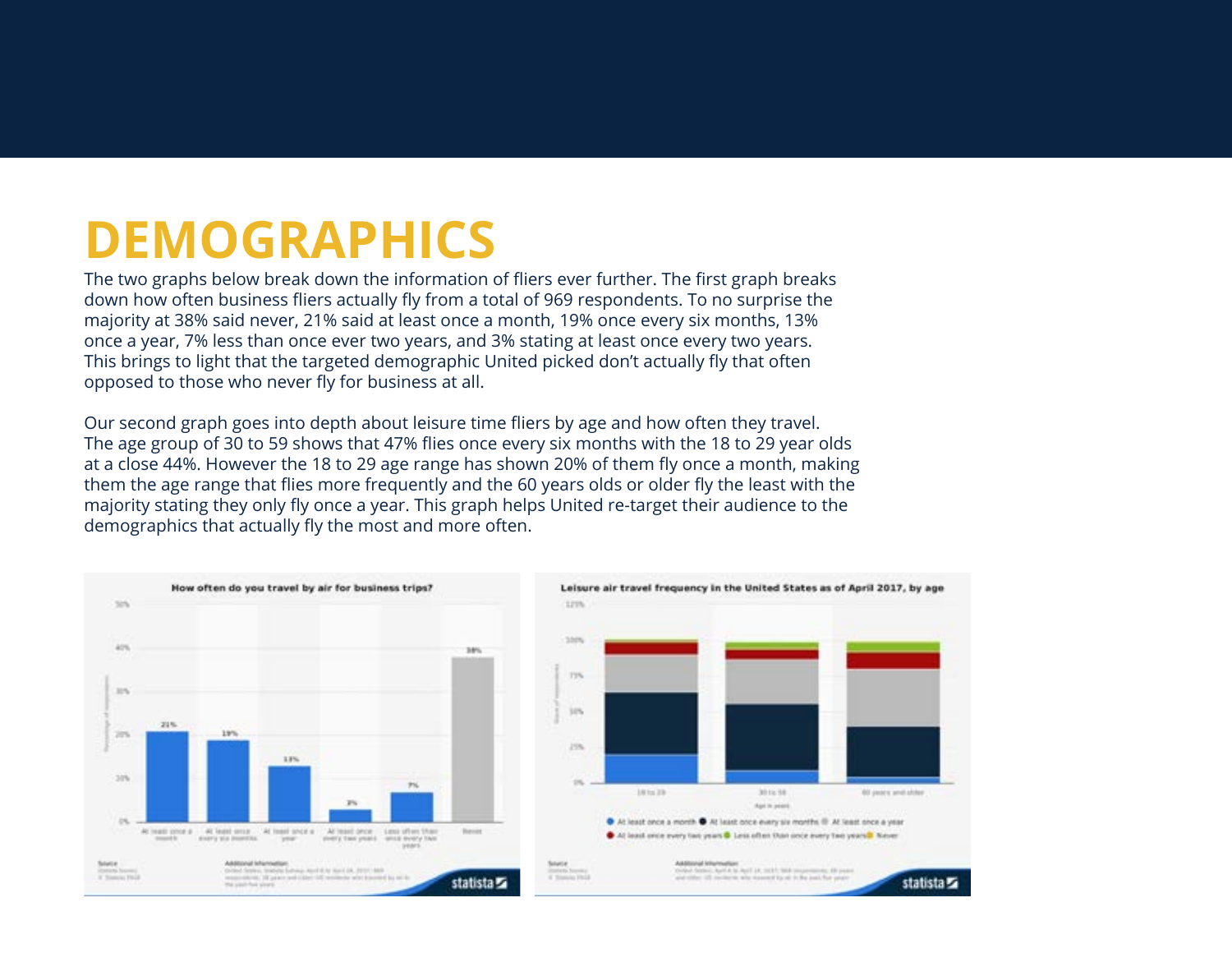## **DEMOGRAPHICS**

The graph on this page doesn't go into depth about the types of fliers but about the top customer complaints fliers have about airlines. The largest being flight problems with a large gap between the other complaints. This should be a key sign to which experience they fliers enjoy the least and if United airlines is able to address this issue and make the flight problems reduced to below their competitors it could give them an edge. Flight problems unfortunately aren't 100% preventable but should be prevented as much as possible. Thats why United should also focus on baggage complaints, fares, and reservations,ticketing, and boarding. If these three complaints are reduced to the likings of their costumers it will gain a significant increase in brand loyal costumers.

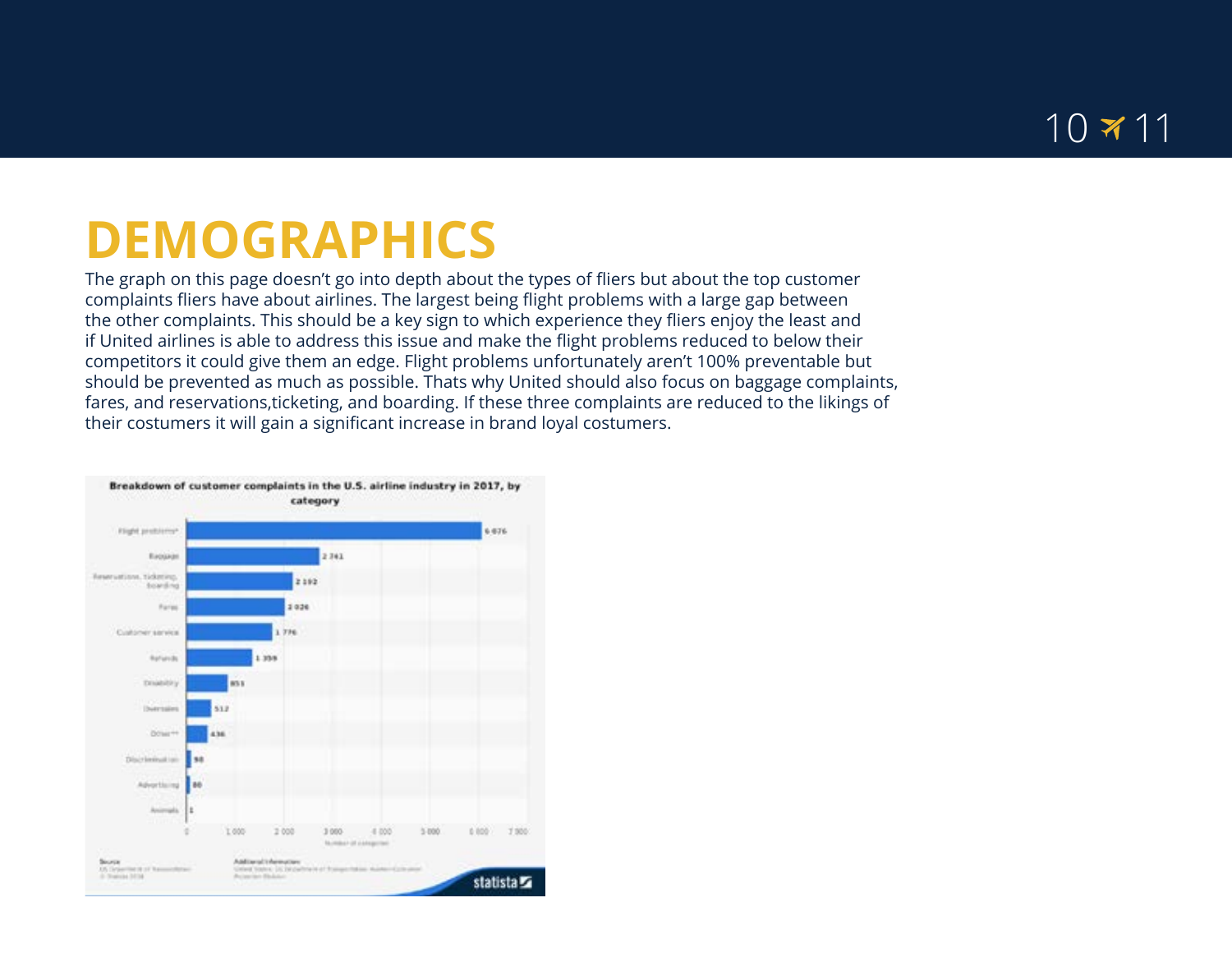## **OLD ADS VS NEW ADS**







In the older ads United marketed themselves as a relateable airline. They communicated themselves are your friendly neighborhood airline and as a place like home away from home. Seen in the second ad you can see there is the tag-line that they went back to because it came from a time where United's going was to be a care giving airline rather than a money driven one.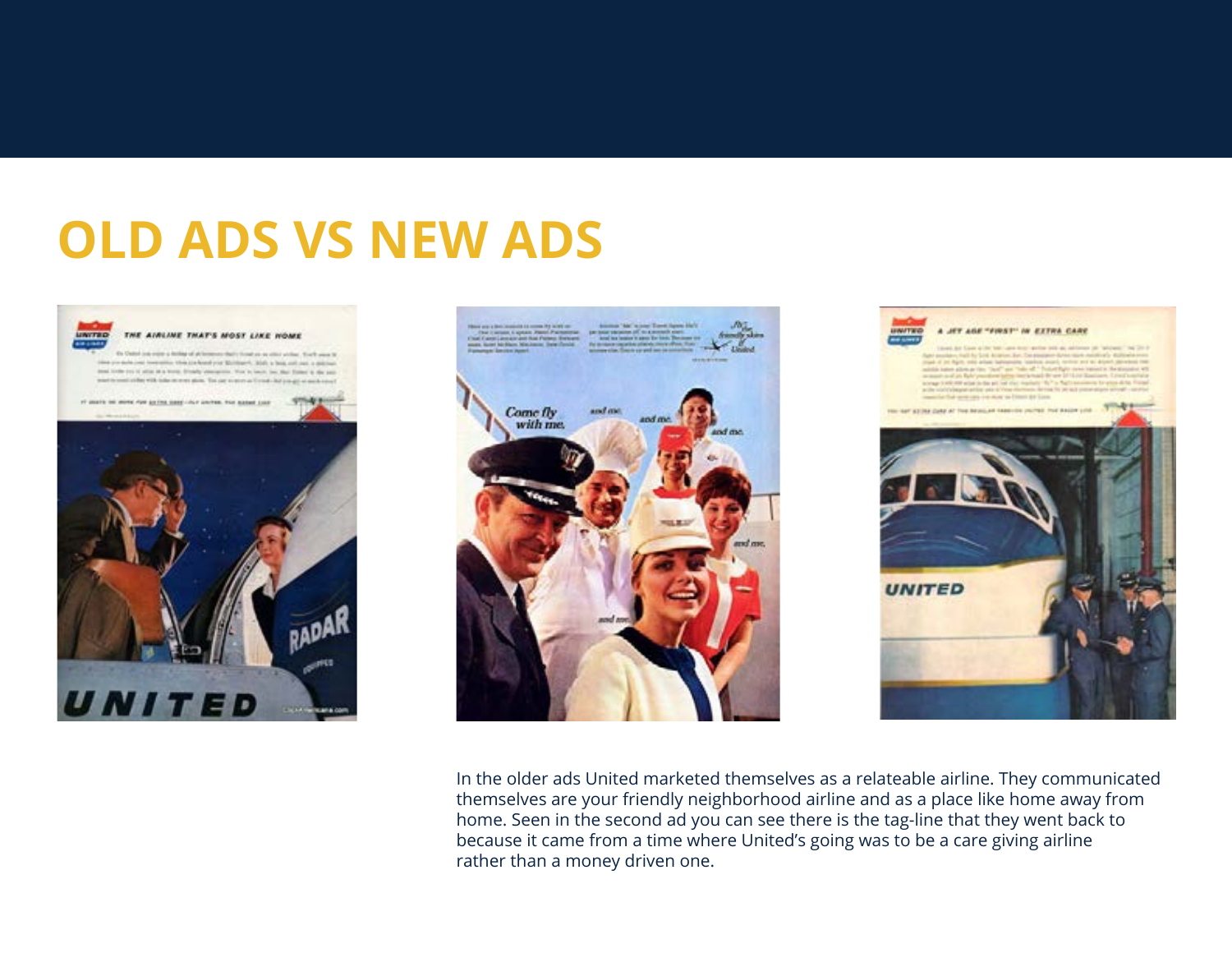



With their newing advertising you can see that United is marketing the experiences that United connects people to. Instead of focusing on the inflight experience they are showing the adventures that can be had. The people displayed in their ads (men) are wearing business clothes which is a visual hint to the type of person they would like to see flying with United. They also show the exclusive comfortability offered to the wealthy. They also address the needs that costumers want but at an extra cost via Economy Plus.

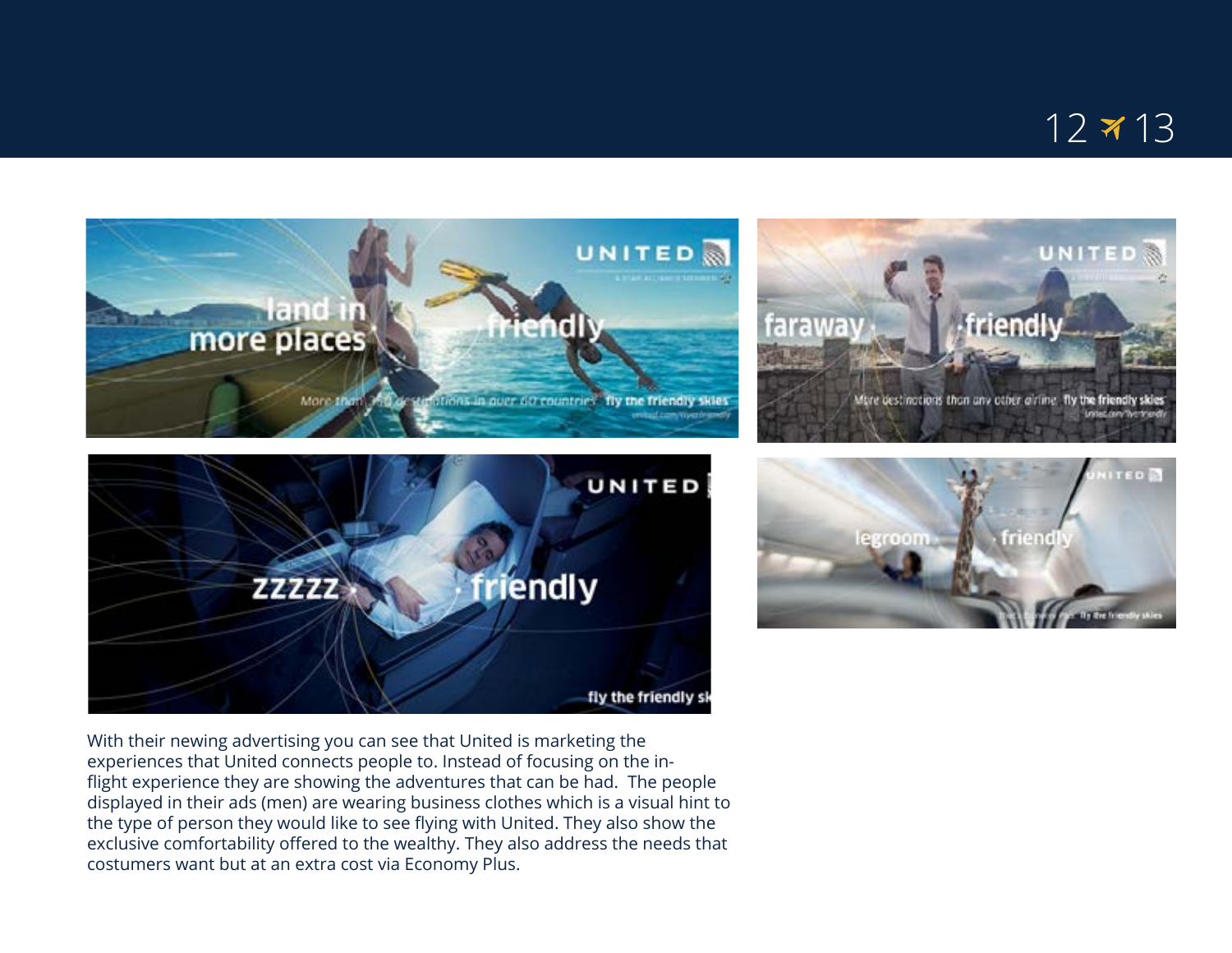# LANGUAGE **AUDIT**

## **VOICE & TONE**

United targets the well-off and wealthy corporations. Because of this United leans towards using tones that have a sense of education and class. When they word their news letters United makes sure to sound as professional as possible. I believe this is because they want to appeal to those individuals. If they sounded more down to earth and carefree they might not attract the people they hope to. United is fully aware that the wealthy are most likely people who have furthered their education, value the quality of things, believe that money isn't a problem, and like the sense of luxury. That is why United emphasizes their Polaris lounges available in airports and market their first class experiences as much as possible.

## **NAMING & TAG-LINES**

Fly The Friendly Skies tag-line was created after the infamous 2017 incident of viral video showed United Airlines dragging a passanger off of one of their placed because of over booking. This was to try and disconnect the notion of violence from their identity and to connect friendliness instead. However, it was not as successful as they had hoped.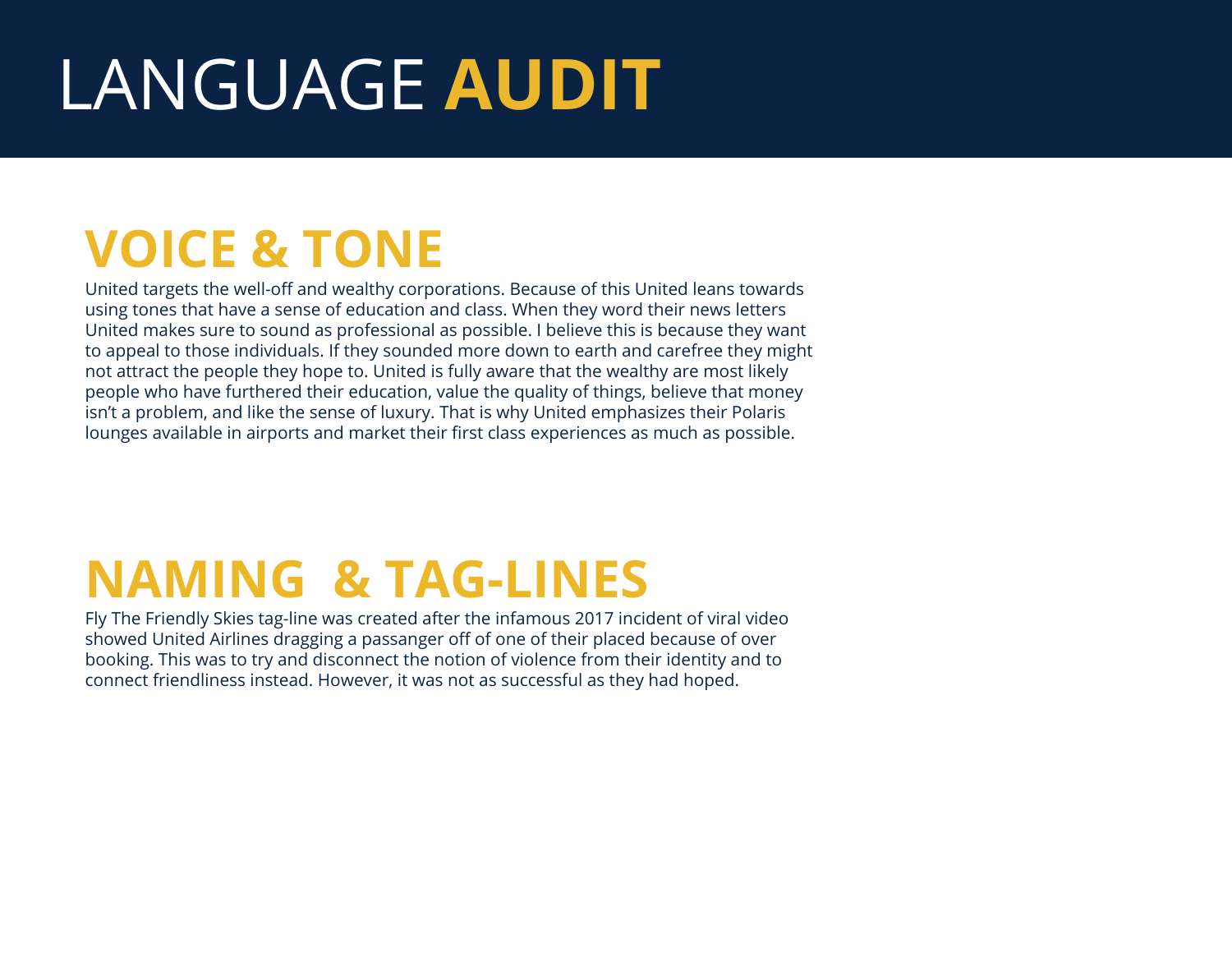## **ATTRIBUTES**

Environmentally aware, luxury, innovative, prideful, international, travel, business, data driven, sophistication, largest air travel service, educated, wealthy, modern, approachable, direct, efficient, professional, adventurous, and thoughtful.

United views themselves are well rounded individuals who are smart, educated, likable, popular, charming, They believe their company fits into the world of the wealth and riches. The corporations first choice for air travel. United wants to be the company that is seen as luxury airline fit for the wealthy.

## **DESCRIPTORS**

Data driven, all about the money, international and cargo airline, costumers come last, dull, boring, pricey, bully of the sky, aggressive, rude, disorganized, inconsiderate, little legroom, and responsive

The public however views United differently. For a company that wants to be seen as luxurious they colors they use are rather bland and boring. They aren't seen as kindhearted people for lots of encounters with staff is being perceived as rude, judgmental, and inconsiderate. Due to the stain left behind from the infamous dragging of a passenger people now make the connection of violence and aggression with United's brand.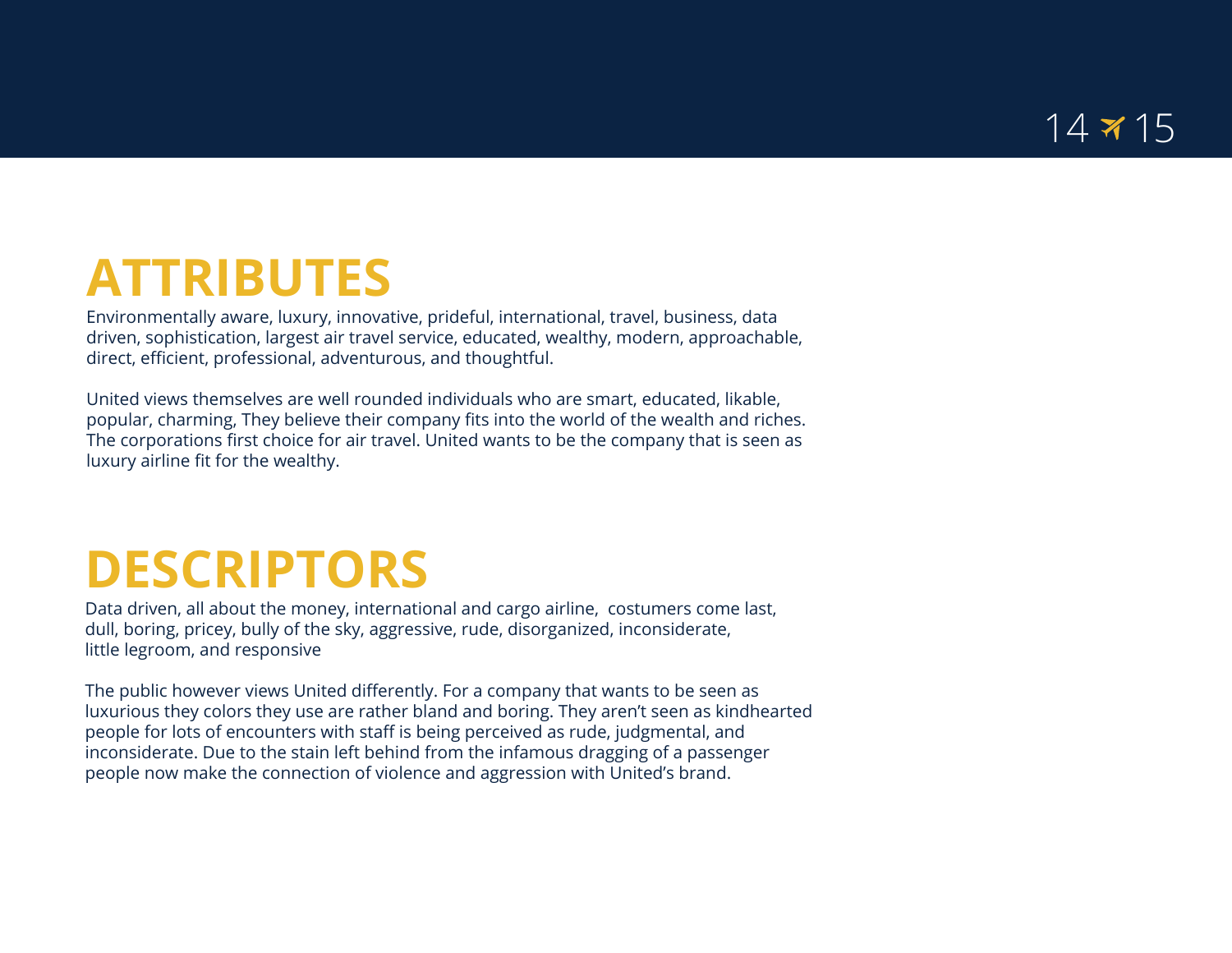# UNITED **PERSONA**

## **RICHARD KNOX**

Richard has attended Oxford university and graduated with a Masters in International Business. Landing a job and a large manufacturing company Richard devoted his entire life too his career. He worked his way up the chain of command and has become the CEO at the age of 57. Because his job requires large about of travel Richard never found himself settling down and getting married. The single life allows Richard to travel without feeling guilty about being away from home frequently and days at a time. Having to fly so often Richard prefers to fly in comfort and luxury, so he chooses to fly business or first class for the comfortable seating, spacious leg room, and doesn't mind spending extra cash for upgraded amenities. Richard flies united because in business/first class he feels like the pampered treatment and relaxing atmosphere.

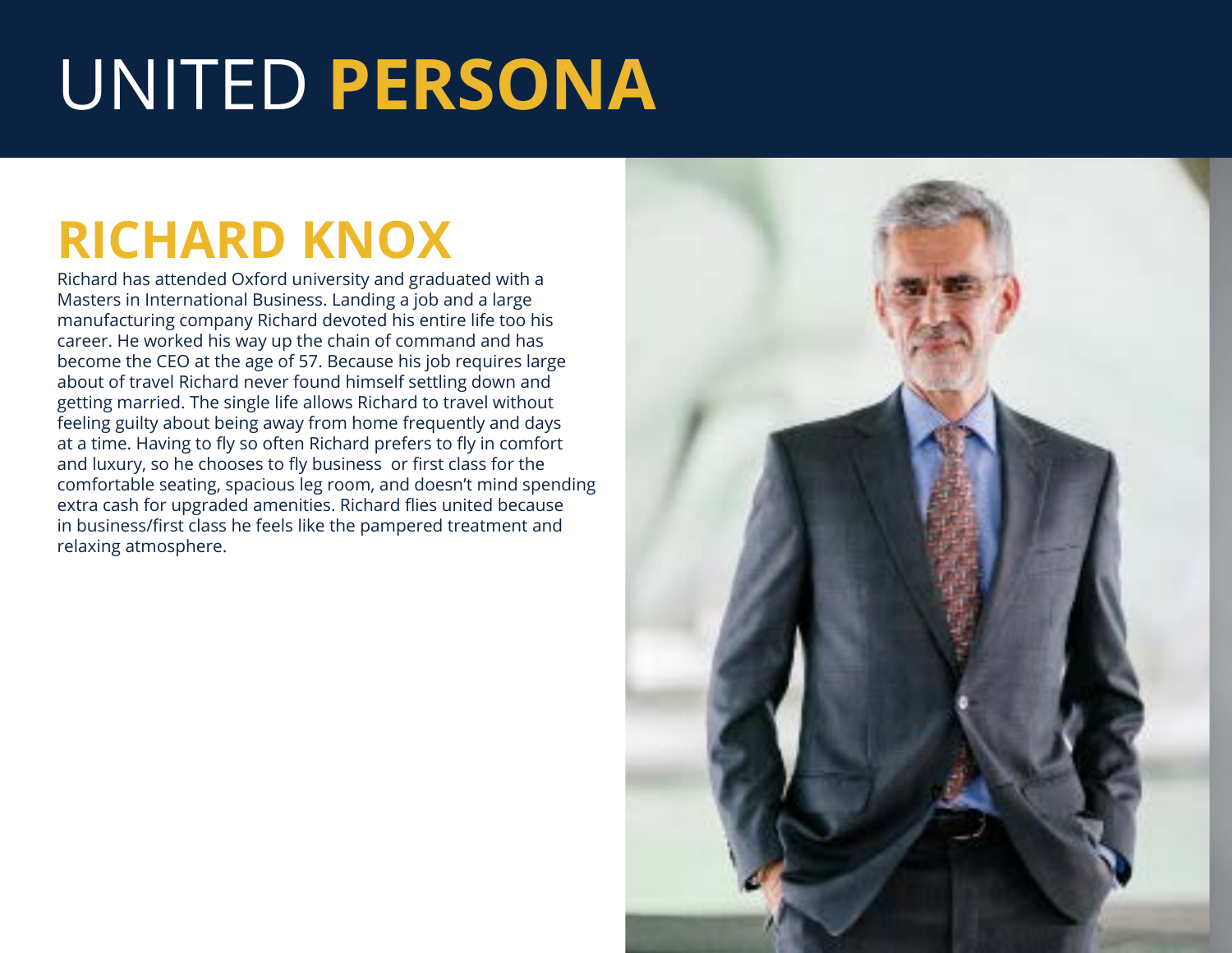# **FUTURE** PERSONA

## 16  $\times$  17



# **CYNTHIA JONES**

Cynthia attended Southern Carolina University, graduating with a Bachelors in communications. After graduation she got married to her girlfriend of 5 years. 2 years after marriage Cynthia and her wife adopted a baby girl. Both her and her wife work for small yet successful business. However, much like the majority of the United States Cynthia doesn't find herself traveling for business often. In fact, she usually travels for vacation purposes. Her family chooses United airlines because the staff is always more than willing to help, super friendly and approachable, and go above and beyond to suit the needs of ever passenger. She loves the idea of picking their own seat that insures her family can sit together on the flight in basic economy for no extra fee. Sure United is a little more expensive compared to the lower ticketed competitors, but the slightly more expensive ticket allows her family to fly comfortably with reasonable leg room, in-flight entertainment to occupy her daughter, comfortable seating, and a great selection of food in basic economy! United makes her feel like she is flying business class without breaking the bank. It's affordable luxury and she love it!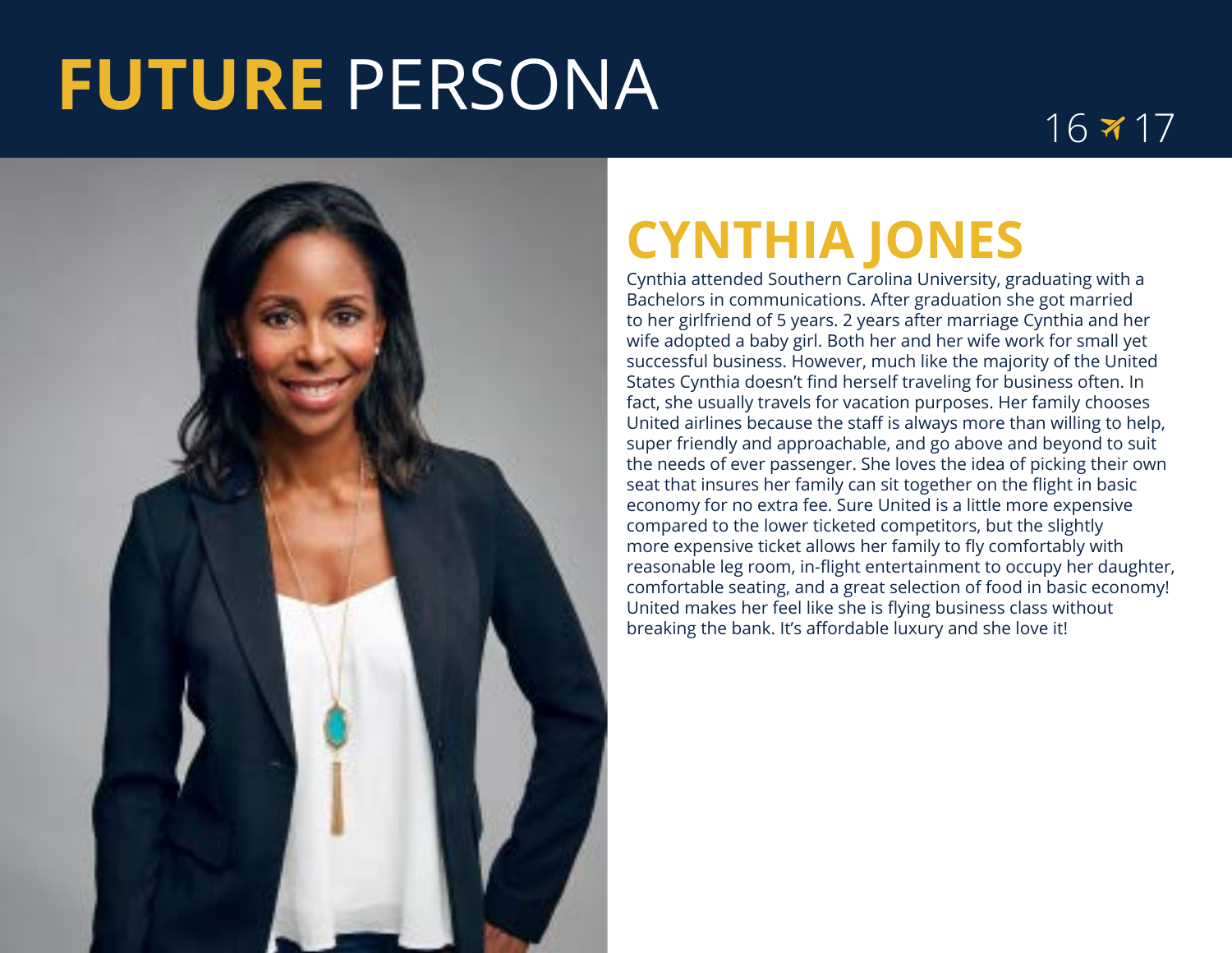# COMPETITIVE **AUDIT**

# **UNITED AIRLINES**



Tag-line: Fly the Friendly Skies

Architecture: United Express is a cargo line United Airlines owes. Messaging: United Airlines is the friendliest airline to fly in the sky. They are trying to say that if you want a friendly experience on an airline United is the best choice. Typography: Open Sans, Helvetica, Helvetica Neue, Arial, sans-serif

C: 86 M: 52: 0 K: 0 Hex: #1572ba

C: 100 M: 86 Y: 43 K: 48 C: 8 M: 28 Y: 96 K: 0 Hex: #0b2343

Hex: #ecb72d

C: 100 M: 90 Y: 10 K: 0 Hex: #25408f



### **Strengths:**

Luxury experience (Polaris), Innovative history (experience), offers military discount, large fleet, stock price has risen and expected to grow, travel demands, strong alliance with the Star Alliance (founder), 4 star On Time Arrival Rating (80.7%)

#### **Weaknesses:**

Prices (higher end), brand identity, voice (employees), less comfortable, poor customer support/service, high baggage fees, low economy seating space, poor public perception, 30-32-inch legroom (offers more room for fee)

### **Opportunities:**

There is a larger market to target, environmentally aware, surfboard fee free, can make more leg room due to the large fleet they have, on board messaging, charging for carry-ons even though other airlines allow for personal and carry-on charge free, No pricing limited, Growing (reaching smaller towns and cities), High demand, offer more economy leg room

#### **Threats:**

Weather, available docking/gate space, public perception, lots of delays, strong competition that offers cheaper flights, fuel costs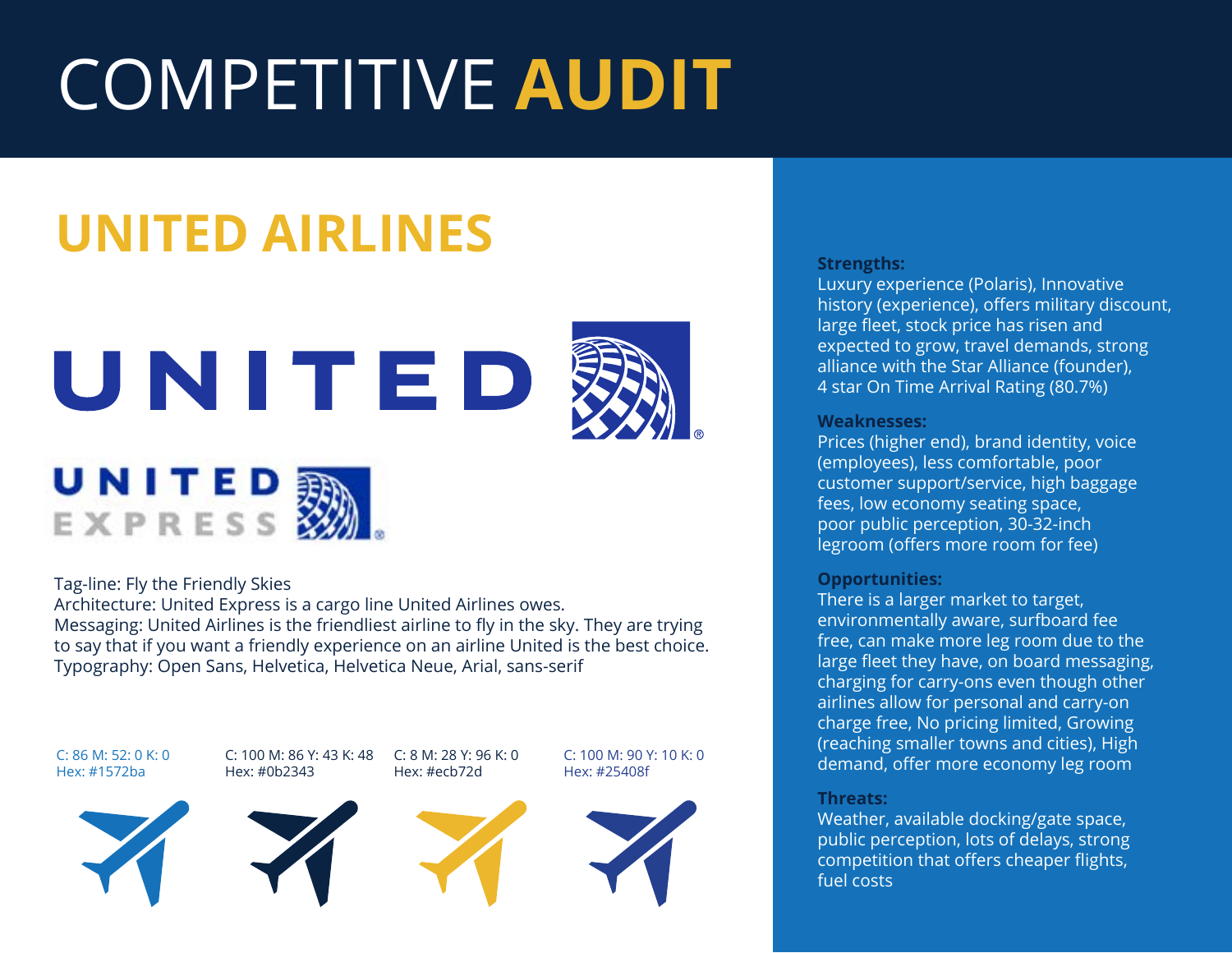









United Airlines images tends to be centered around mature adults. Not just in personality but in age as well. They show this adults as the ones who are enjoying the things United has to offer. Even the staff member like the flight attendants in the top right image seem to be of a matured adults age range. From the Polaris lounge United repeatedly. In the first images we see the same stereotypical image all airlines use to show locations they fly too and people taking in the scenery.

Another thing is that the majority of the images that displays people enjoying themselves on United Airlines are often placed in seating of upper class seating. These expensive amenities are shown as luxurious with the use of royal clue colors, and people in amazement of the Polaris lobby. They make it clear that business and corporations are more than welcome on their planes with the professional looking waiting area and showing a man working on a laptop.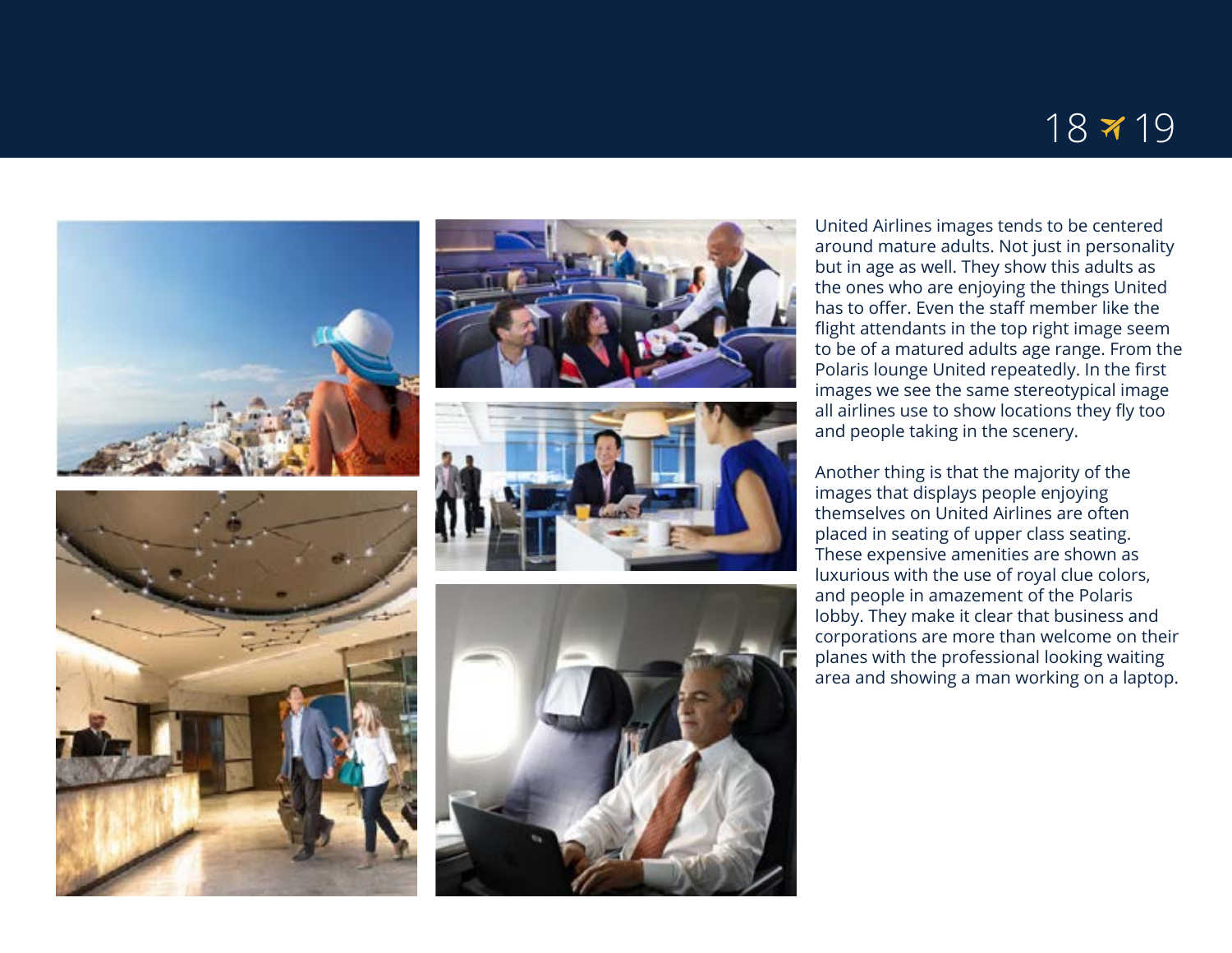## **AMERICAN AIRLINES**

### **American Airlines**



### **Tag-line:** Going For Great

### **Architecture:** American Airlines Cargo

**Messaging:** American Airlines is the airline that strides for greatness. They wants to care about people and commit to providing to good causes to better the lives of people who need it and support them. The value uniqueness and diversity celebrating people from all walks of life.

**Typography:** AmericanSans, Helvetica, Arial,sans-serif



### **Strengths:**

Now offered free first baggage, No baggage fee for first two bags, highly supports breast cancer awareness, open minded to changes

#### **Weaknesses:**

Cannot copyright current logo (lack of creativity), 29-3-inch legroom (more reasonable room for fee), 3 star On Time Arrival Rating (79.4%), union workers negotiated about contracts with pay and medical insurance

#### **Opportunities:**

No pricing limited, High demand, On board messaging, Treat elites and regular passengers as equals when it comes to delays

### **Threats:**

Weather, available docking/gate space, public perception, lots of delays, strong competition that offers cheaper flights, fuel costs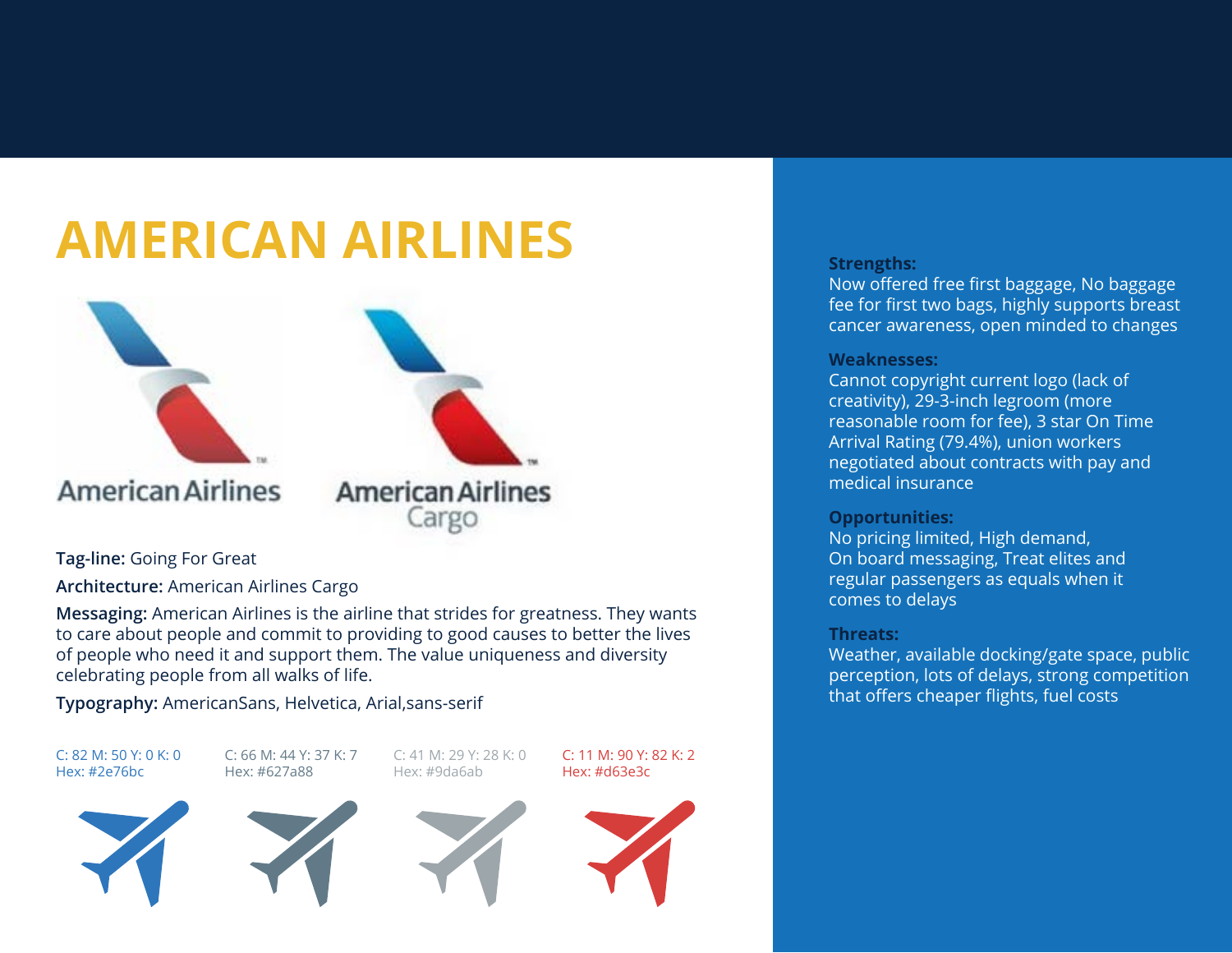

American Airline's imagery seems to be pretty diverse. The people don't appear to be stuck in an age range, economic class, business travel, or family travel. This helps to connect to different types of fliers that have the possibility of flying with American. The first image addresses legroom showing the woman comfortable and happy. The next image show a dad and two kids enjoying their free TV streaming, which is who would most likely enjoy this feature. The bottom right image shows young adults having a good time and enjoying each others company. While the next image shows an American staff member interacting with a child in a friendly manner hinting that American is family friendly.



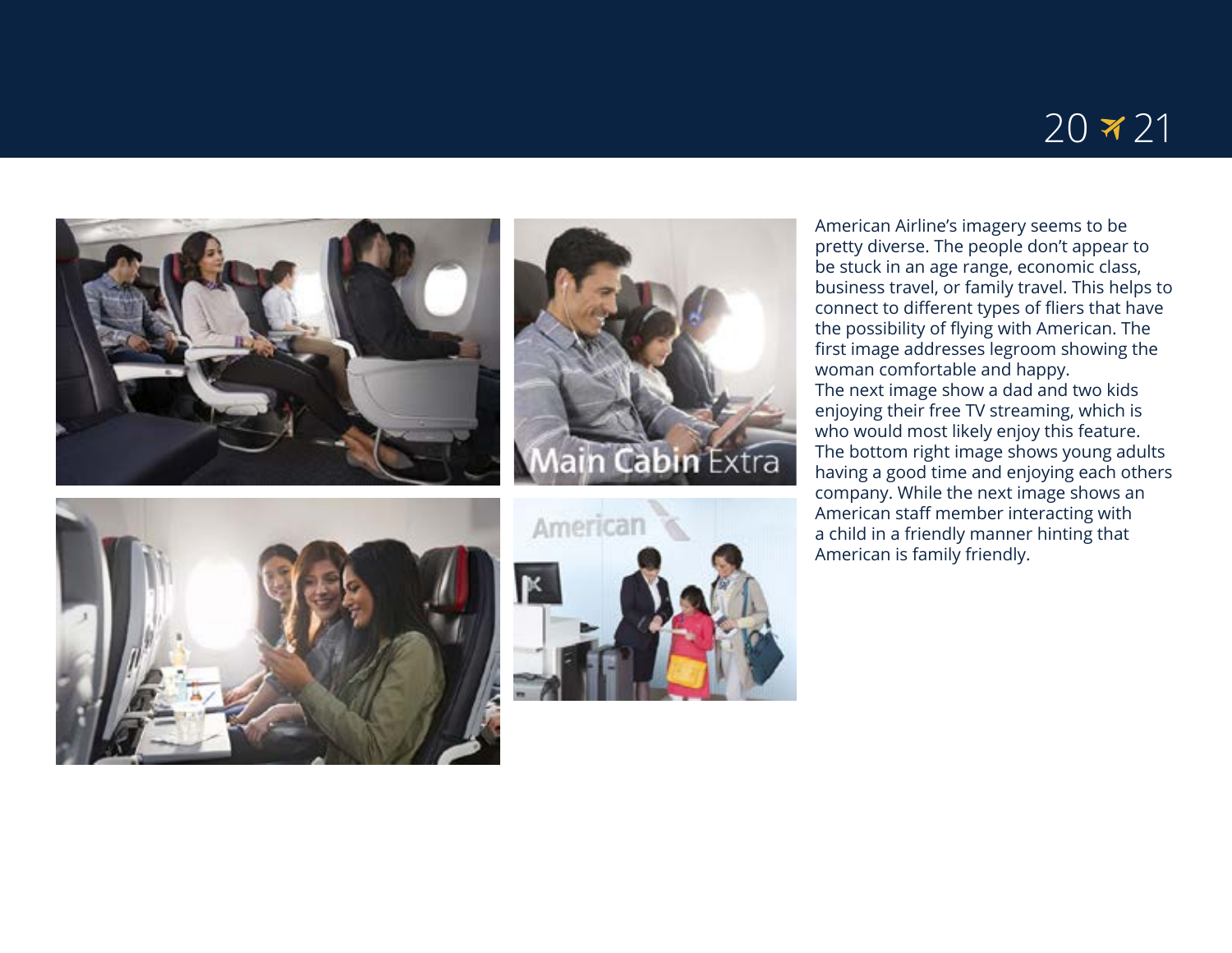## **SOUTHWEST AIRLINES** Strengths:

# Southwest's

### **Tag-line:** Without a Heart it's Just a Machine

#### **Architecture:** none

**Messaging:** Is dedication to the highest quality of customer service delivered with a sense of warmth, friendliness, individual pride, and company spirit

**Typography:** Arial, Helvetica, Southwest Sans







Low ticket prices, customer always comes first attitude, great public perspective, good brand identity (friendly and caring), offers 32-inches of legroom (economy average), open seating, offers on board messaging

#### **Weaknesses:**

Less bells and whistles, 3 star On Time Arrival Rating (78%), Out of date planes, food quality, lots of mechanical problems, only coach seating

### **Opportunities:**

No pricing limited, High demand, technological advances

### **Threats:**

Weather, available docking/gate space, public perception, lots of delays, strong competition that offers cheaper flights, fuel costs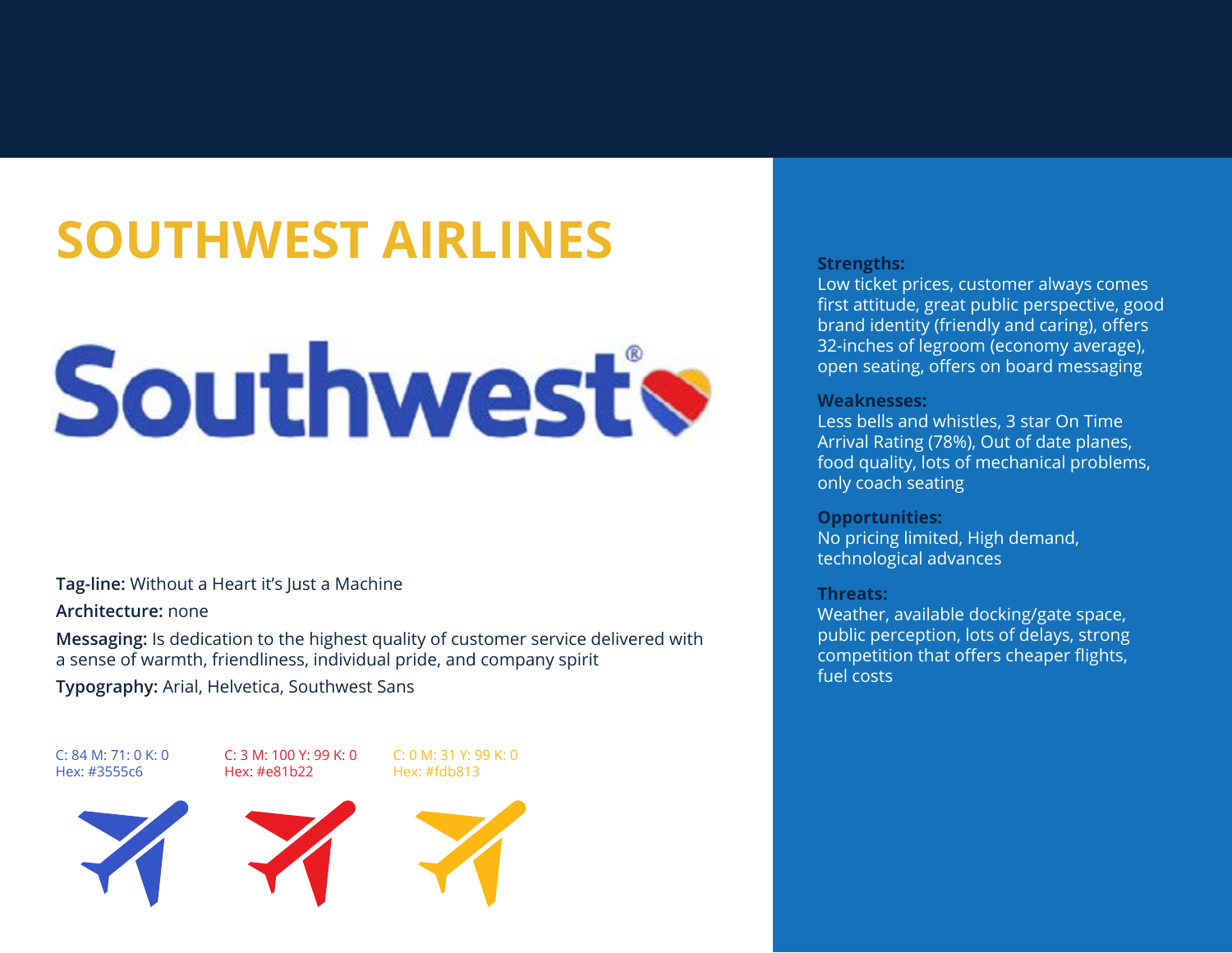## 22 7 23





Southwest images were as expected. All of their imagery would show a happy and friendly experience no matter what. The slogan is Without a Heart it's just a Machine, and the imagery they choose help to reinforce just that. The top image shows a female flight attendant standing in from of Southwest's signature heart insignia while hugging a bear that is to be donated to children. The bottom left image shows a Southwest desk clerk interacting with a costumer in such a carefree yet relate able way. This two images are strong examples that display how they would like to be perceived as from the public. The bottom left image shows a family enjoying themselves on a beach that Southwest can provide transportation to. This is worthy of noting because the competitor don't really show family experiences. In fact, the majority of imagery from the other airlines are mainly of grown adults interacting with one another, staff, or technologies. The use of families in their images helps to differ them from their competitors and makes families feel more comfortable when picking Southwest.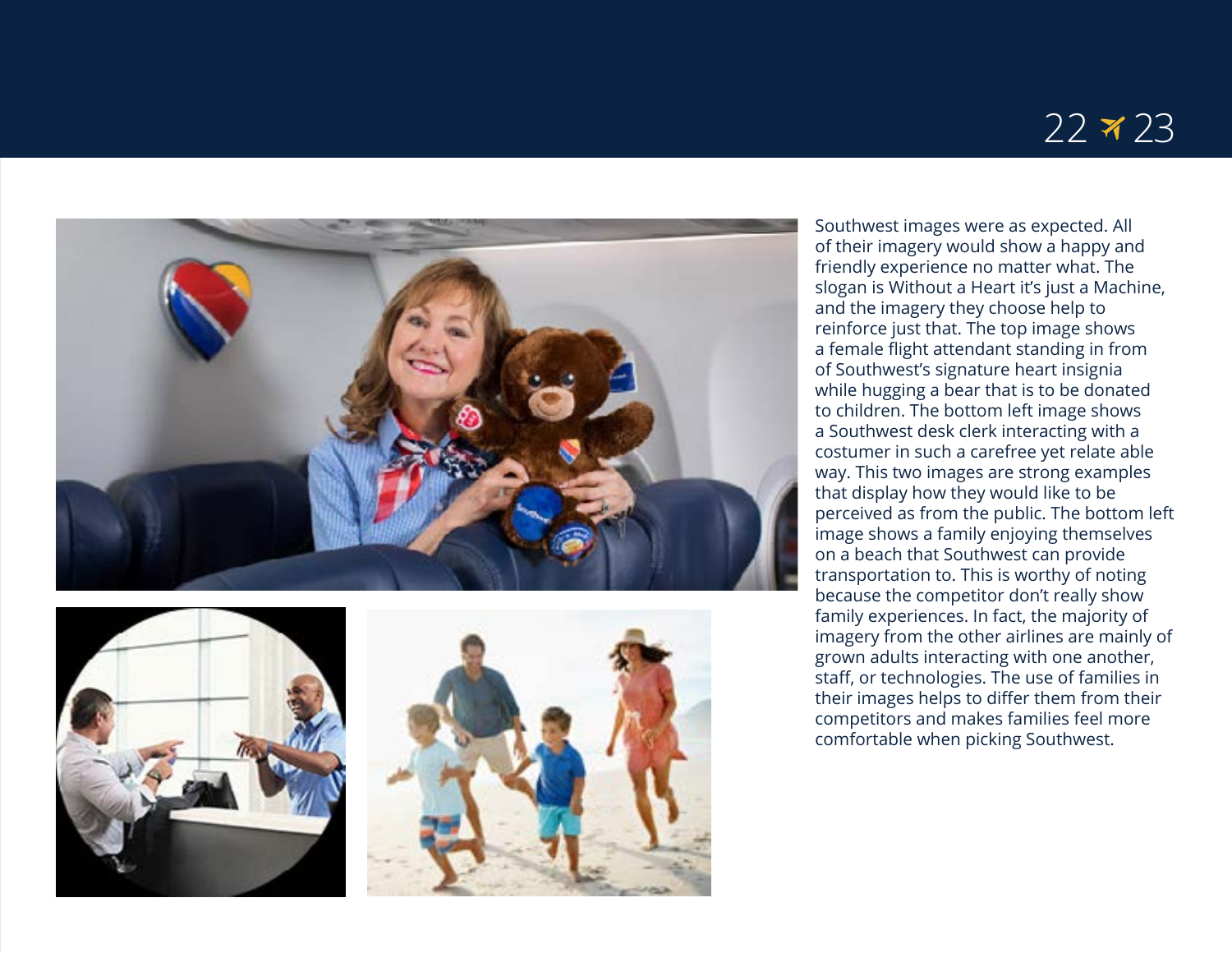# **DELTA AIRLINES** DELTA **ADELTA** CARGO

### **Tag-line:** Keep Climbing

### **Architecture:** Delta Cargo

**Messaging:** What started as a humble, little aerial crop dusting operation called Huff Daland Dusters in 1924 has now grown into one of the world's largest global airlines, helping more than 160 million travelers get to the places they want to go to each year.

**Typography:** apple-system, BlinkMacSystemFont, Segoe UI, Roboto, Helvetica Neue, Arial,sans-serif

C: 90 M: 60 Y: 15 K: 2 Hex: #1f659c

C: 6 M: 100 Y: 87 K: 0 Hex: #e01933



C: 76 M: 67 Y: 61 K: 68 Hex: #212529

C: 100 M: 87 Y: 33 K: 23 Hex: #003366





### **Strengths:**

Target a great class market (middle/ upper class), 4 star on time arrival rating (83.8%), few cancellations, offers on board messaging, free WiFi, Delta team brings home 7th annual Beat Readers' Choice Awards, great costumer experiences, Delta Cargo innovating pet safety and comfort

#### **Weaknesses:**

30-32-inch legroom (economy more room for fee), Viral video of poor costumer service at baggage claim

#### **Opportunities:**

No pricing limited, High demand, offer more leg room for economy

### **Threats:**

Weather, available docking/gate space, public perception, lots of delays, strong competition that offers cheaper flights, fuel costs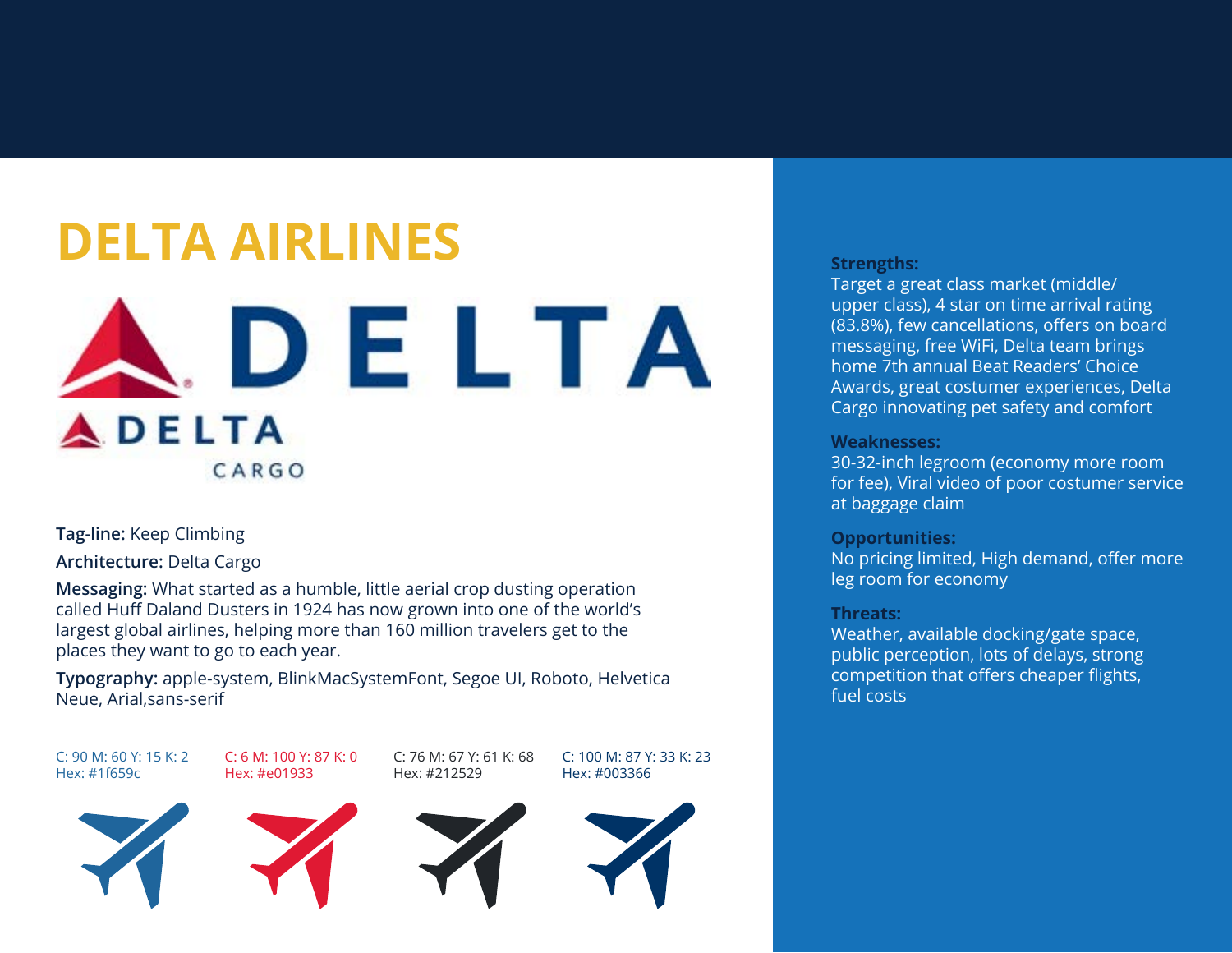







Delta Airlines website has very particular images that are communicating to their audience in a very targeted way. The most noticeable motif in a large number of their images is the use of women. Delta uses women as the main focal point. With the presence of women in their imagery they are displaying their value of women in both in and out of the work field. Another motif worth mentioning is the displaying of working and leisure time in one image. As seen in the top image the focal point is the woman on a laptop and to the left of her you see another woman interacting with their touch screen displays. It can easily be said that this is a statement on technological advances on their aircraft but in the bottom image it becomes more obvious. We see a woman wearing a business suit working on a laptop and sitting next to her is a gentleman cuddled in a blanket sleeping. This references the two activities that can be done while flying with delta. Sleep comfortably with Delta or work while flying high with Delta. Either way they are selling two different experiences trying to connected to two different types of fliers.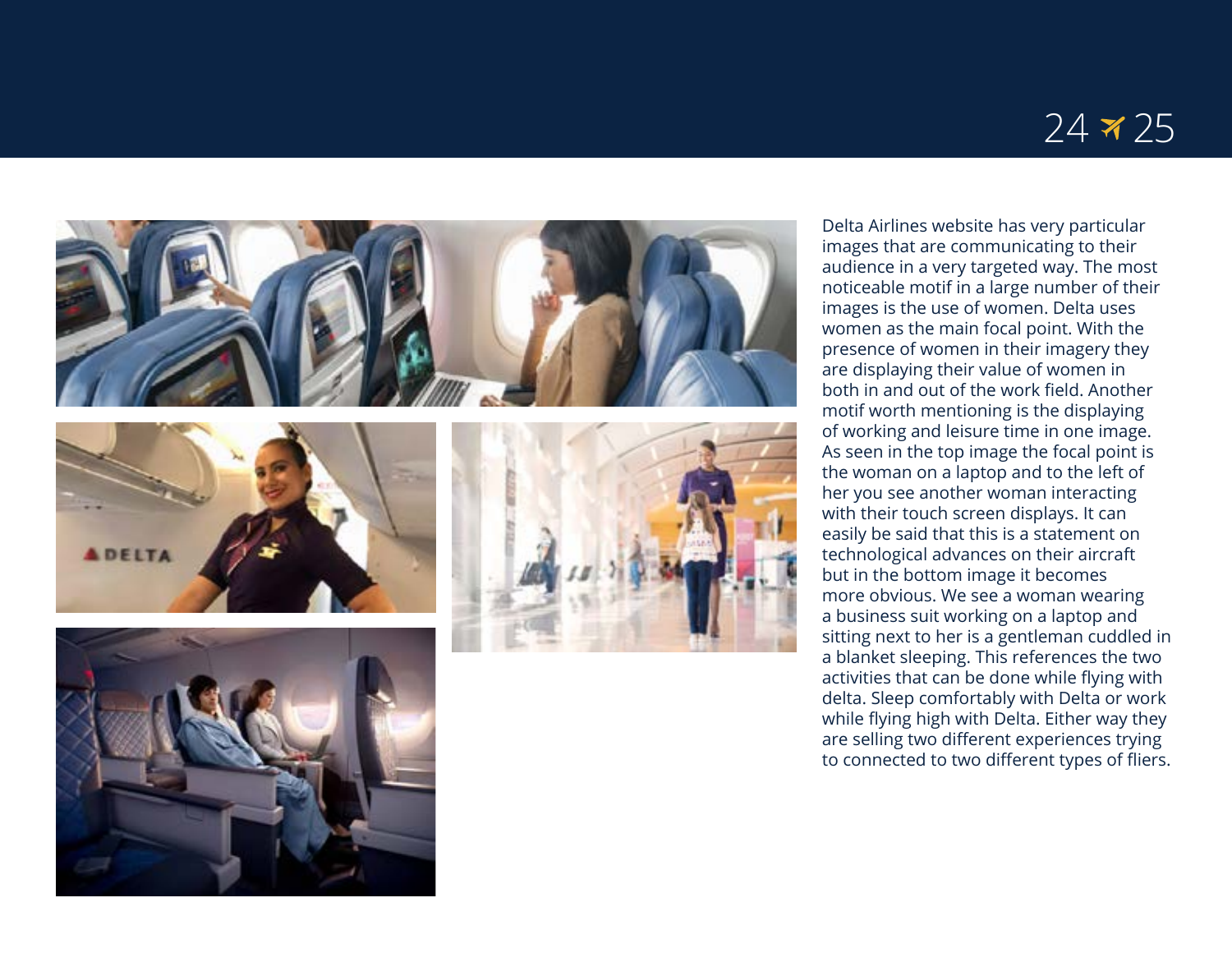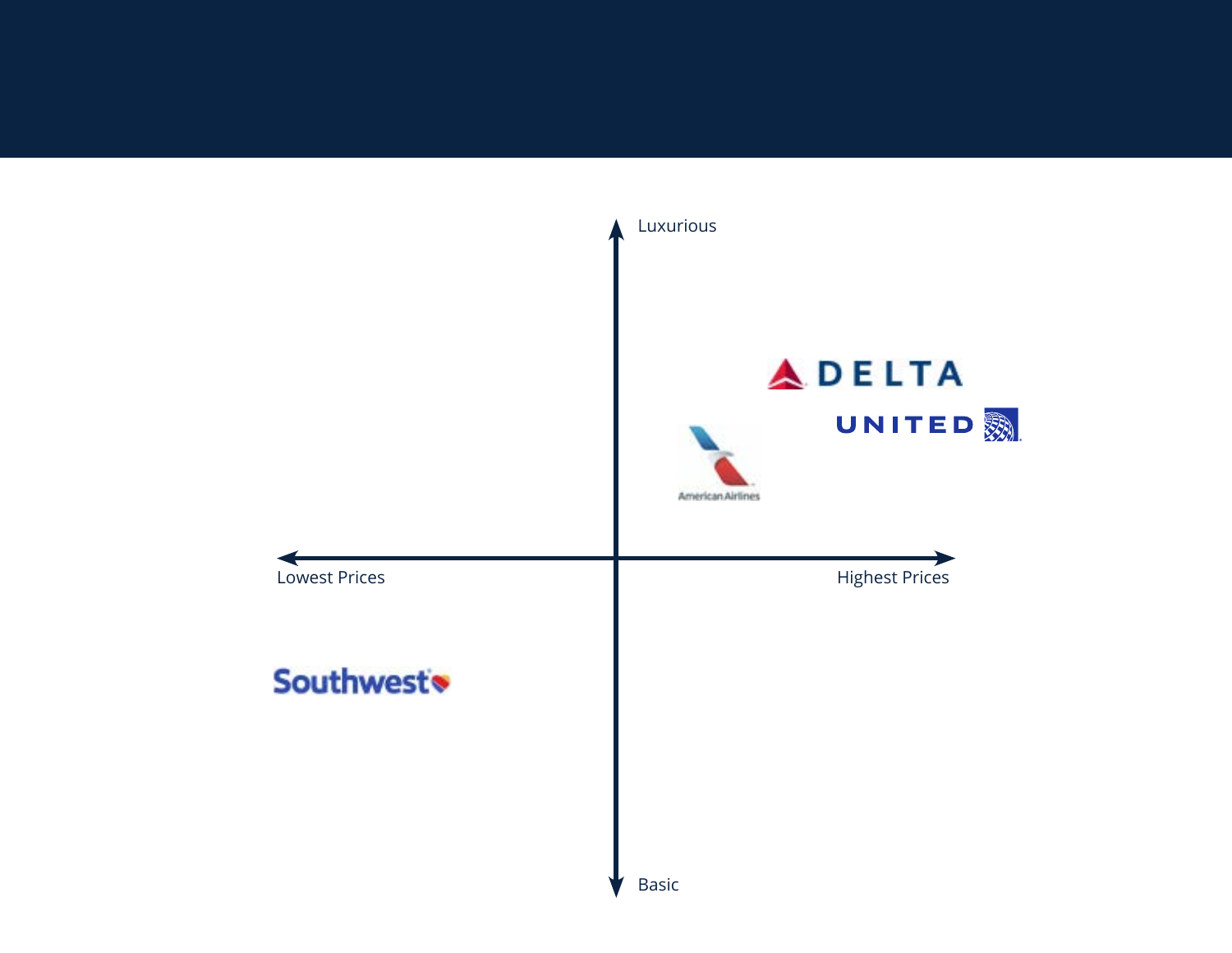## **POSITIONING**

The positioning is based on the current demographics wants and needs and which airlines provide the best choices for air travelers. The Y-axis shows comparisons based of of the ticket prices. Through research that has been found to be the number one deciding factor when people are choosing which airline to fly. The x-axis will compare their level of quality experience in economy and business class.

Southwest Airline as of right now provides the cheapest airfare while giving a family friendly atmosphere. They provide decent seats, no hidden fees, ability to change/cancel reservations without penalty, and free checked bags. Southwest does not offer seating selection on their flights. However they do offer options like skip the line boarding, guaranteed A1-15 boarding, premium drinks, and extra rapid rewards points when upgraded to business class.

Delta Airlines gives passengers new Studio streaming entertainment system and fleet wide WiFi. They also allow passangers to vote on twitter which in-flight movie to watch each season. Delta provides passangers with a choice giving the power to the customer. As for what they offer for cross all their seating choices unless you are paying for delta comfort you aren't gaining many enjoyable experiences. Even then the only differences between Delta Comfort and Economy seating is 4 inches of extra leg room, better snacks, seat selection, and priority boarding. But if one gets to choose what seat they want prior to booking why does boarding earlier matter much? The true perks are given to those of business class and higher.

American Airlines has risen up in its public perception. They respond to what costumer what had has realized the majority of fliers fly in economy. So in order to compete with lower priced airlines. American recently decided to allow economy passengers to bring larger baggage. They found by restricting bag sizes it alienated people prefer to book economy seating, and left only 20% interest in the fares. After the change they saw that 80% were not interested in the fares. American Airlines doesn't however offer free snacks, in-flight entertainment, or free WiFi to economy class. Those are only offered at main cabin seating and higher.

These three airlines have been trying to listen to what the customers want and they tend complain the most about. United however chooses to ignore the changes the other airlines are making and doesn't participate the changes. For example American airlines decided to allow the first baggage to be free of charge, after that then the fees will take place. They did this because they found one of the big things customer wanted to see changes was baggage fees. United however, chooses to ignore this want because they happy where they are at and do not plan on changing. Instead, they provide economy with little to no perks making it as bland as possible in hopes people will want to purchase. In economy the seating is pre-chosen, group and family seating together is now a perk, and standard carry-on baggage is allowed. United has decided that the basic things most other airlines offer are now a "perk" and should be charged as such.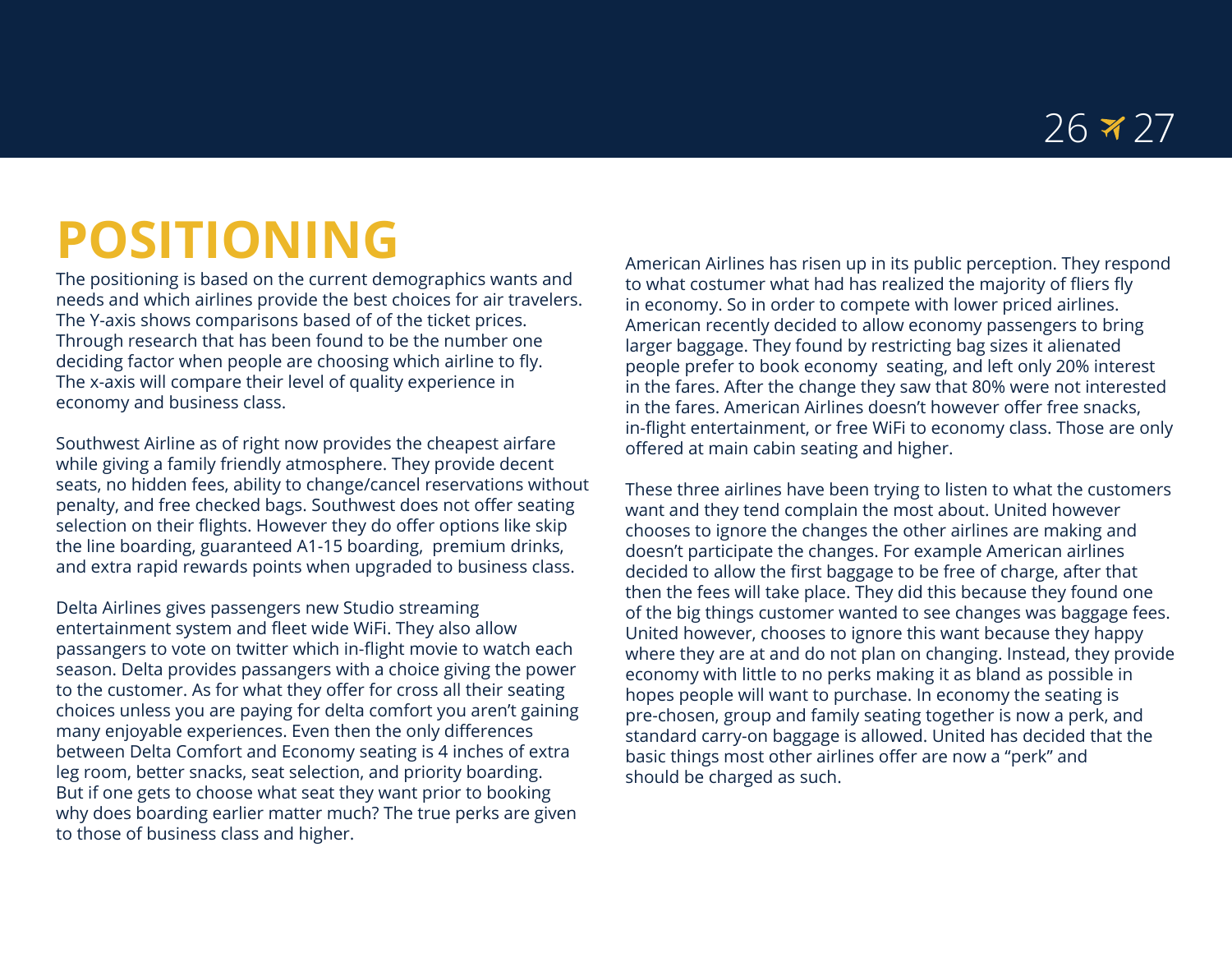# PROBLEM **SOLVING**

## **PROBLEM STATEMENT**

United itself isn't a bad company in terms of operations. The company seems to run along side its competitors well. It has become clear from the changing of the tag-line to the new marketing materials that United is trying to convince their customers that United is friendly. However, none of their marketing materials show kindness from United directly. We are presented with an experience that United can offer regardless of its on the plane or the destination they take you to. But this doesn't change how people are viewing the company's personality. In fact, these images don't show kindness. Therefore, the company needs to show more of how United is kind in their marketing materials in order to remove the stain of aggression painted onto their name. Another issue worth noting is the target audience. United targets a demographic that has more disposable income but tend to fly less. Which means they are limiting the appeal to a small number of people. Not only that, but the number one deciding factor people use to decide which airline to fly is price, and United is on the upper end of the price scale with both ticket costs and added fees.

## **BRAND STRATEGY**

United has started in the right direction with changing their tag-line to one they used in the past. The "Fly the Friendly Skies" tag-line was a used at a time where United marketed themselves as a home away from home. In order to change the public perception of the brand, United Airlines needs to anchor themselves to the word friendly and show people how they changed. United needs to do more with showing their customers that what they think and feel matter to them. That being said, I do believe that United should target the leisure travel demographic. These people are the ones who fly the most often, which could result in an increased profit margin. In order to appeal to these demographics United needs to become more affordable. The biggest thing to consider is possibly waiving the first baggage fee like all their competitors. People who are traveling for fun are more than likely spending a lot more money elsewhere. Meaning that if United makes themselves more convenient they will appeal to this demographic. In order to differentiate themselves from their competitors United can market themselves as a friendly, affordable luxury airline.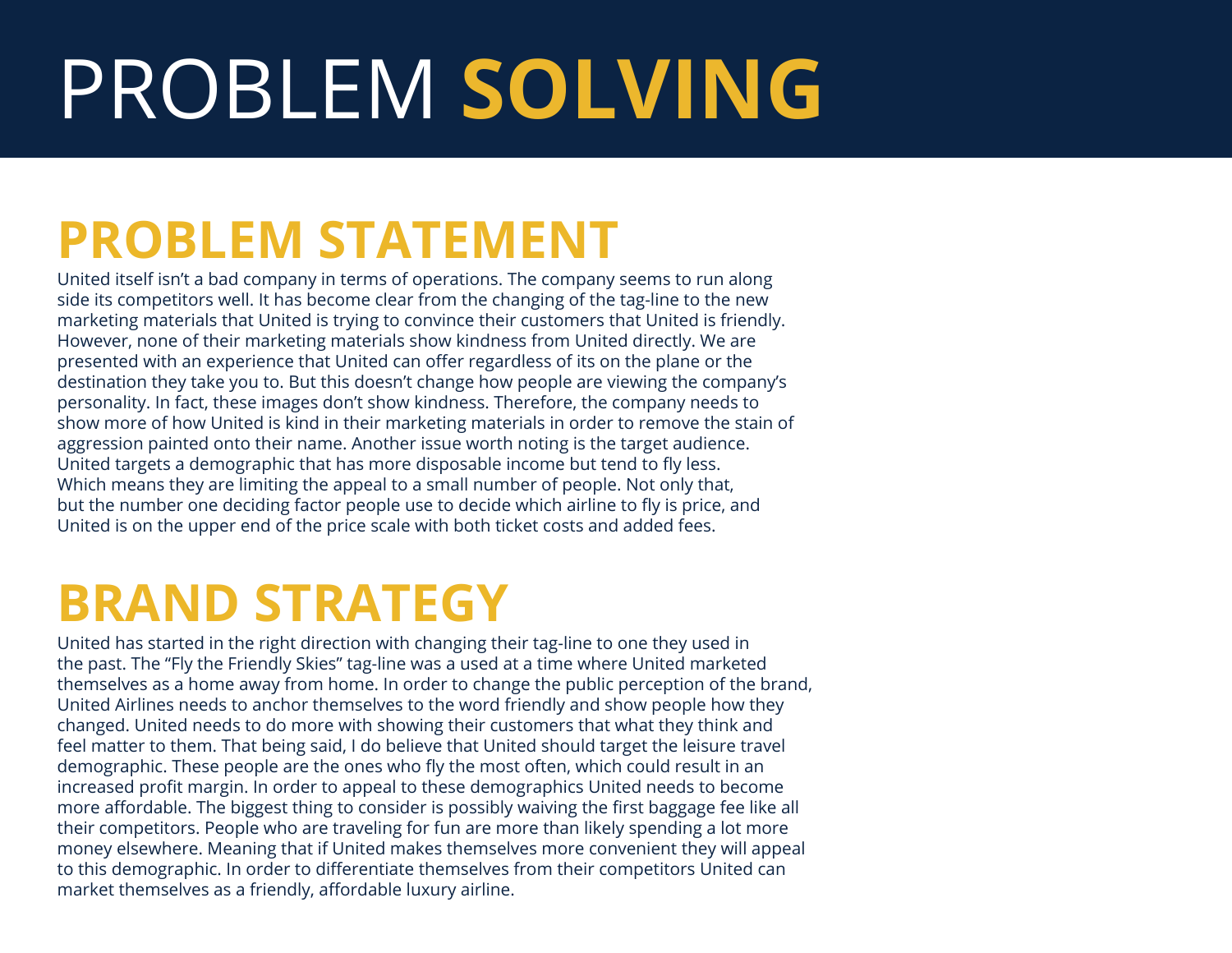# **REFERENCES**

Worldwide, O. A. (n.d.). REVEALED. Retrieved October, 2018, from https://www.oag.com/on-time-performance-star-ratings-2018?airline\_name=united

Johnson, C. (2018, September 26). Which airlines have the most legroom? Retrieved September, 2018, from https://clark.com/travel/ airline-airplane-legroom-comparison/

Matyszczyk, C. (2018, August 28). United Airlines President Says If Families Want to Sit Together, They Should Pay Extra. Retrieved October, 2018, from https://www.inc.com/chris-matyszczyk/unitedairlines-president-says-if-families-want-to-sit-together-they-shouldpay-extra.html

U. (2018). Global citizenship. Retrieved September, 2018, from https://www.united.com/web/en-US/content/company/ globalcitizenship/default.aspx

United Airlines. (2018). Global citizenship. Retrieved September, 2018, from https://www.united.com/web/en-US/content/ customerfirst-print.aspx

Comoreanu, A. (2018, March 5). 2018's Best Airlines. Retrieved October, 2018, from https://wallethub.com/edu/best-airlines/20916/

U. (2018). United Airlines: Our History. Retrieved August, 2018, from https://hub.united.com/history/?ada=1

Culver, V. (2009, July 09). Pilot Marlon D. Green fought racial discrimination. Retrieved August, 2018, from https://www. denverpost.com/2009/07/09/pilot-marlon-d-green-fought-racialdiscrimination/

United Airlines. (2018). On board services. Retrieved October, 2018, from https://www.united.com/ual/en/us/fly/travel/in-flight.html

United Airlines. (2018). Economy Plus. Retrieved October, 2018, from https://www.united.com/CMS/en-US/products/travelproducts/Pages/ EconomyPlus.aspx

American Airlines. (2018). Travel experience. Retrieved October, 2018, from https://www.aa.com/i18n/travel-info/experience/travelexperience.jsp

Southwest Airlines. (2018). Travel experience. Retrieved October, 2018, from https://www.southwest.com/businessselect/